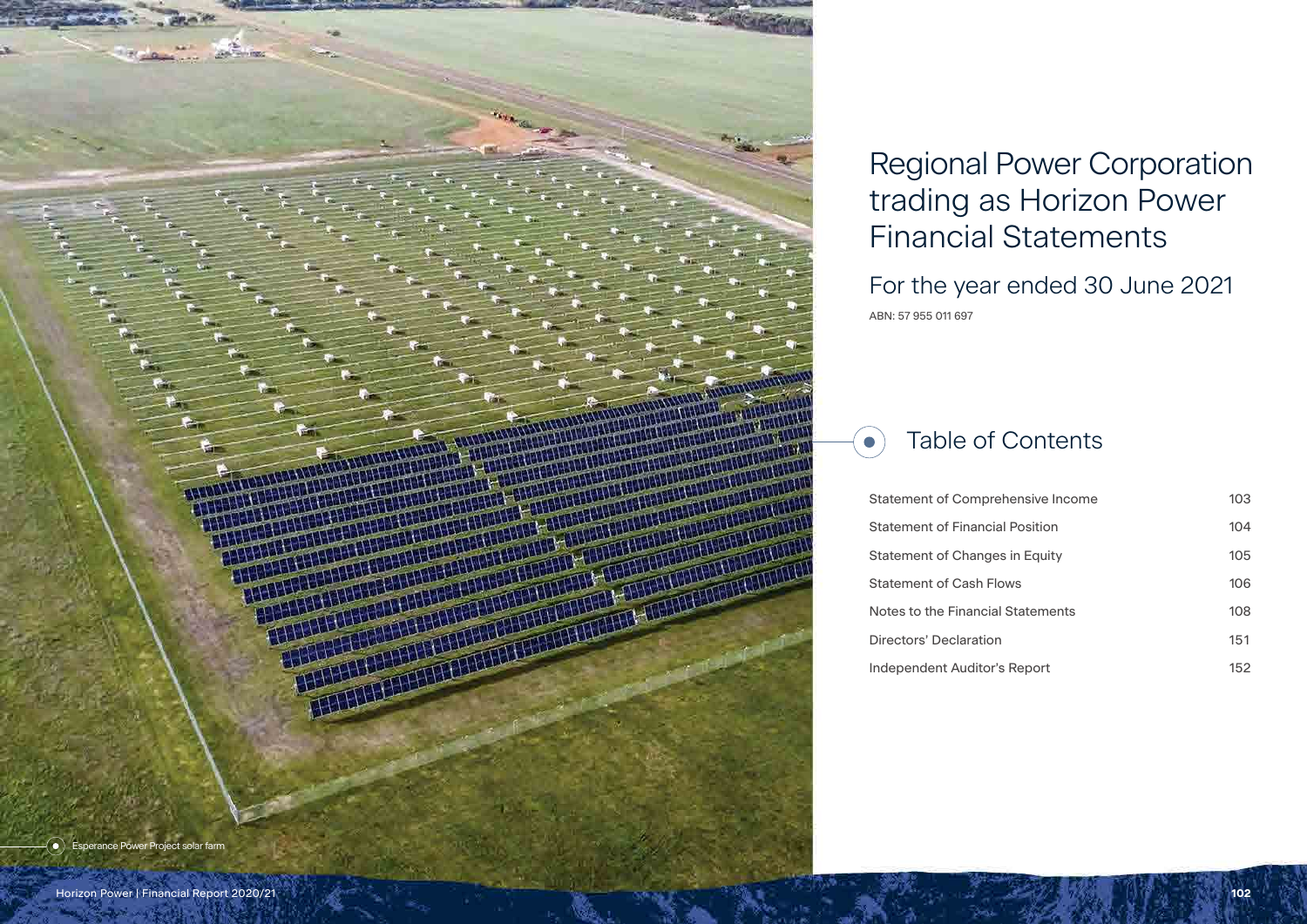# Statement of Financial Position

#### **ASSETS**

 $\bullet$ 

#### **Current assets**

|                                      | <b>Notes</b> | 30 June<br>2021<br>\$'000 | 30 June<br>2020<br>\$'000 |
|--------------------------------------|--------------|---------------------------|---------------------------|
| <b>ASSETS</b>                        |              |                           |                           |
| <b>Current assets</b>                |              |                           |                           |
| Cash and cash equivalents            | 6            | 144,868                   | 89,919                    |
| <b>Receivables</b>                   | 7            | 40,811                    | 45,659                    |
| Current tax equivalent assets        | 5            | 1,633                     | 6,412                     |
| Inventories                          | 8            | 11,605                    | 11,269                    |
| Intangible assets                    | 9            | 1,173                     | 1,659                     |
| Derivative financial instruments     |              | 1,469                     |                           |
| Other current assets                 |              | 3,308                     | 3,999                     |
| <b>Total current assets</b>          |              | 204,867                   | 158,917                   |
| <b>Non-current assets</b>            |              |                           |                           |
| Property, plant and equipment        | 10           | 1,565,812                 | 1,576,026                 |
| Intangible assets                    | 9            | 32,749                    | 22,268                    |
| Investment in joint venture          | 17           | 518                       |                           |
| Other non-current assets             |              | 3,639                     | 2,884                     |
| Deferred tax equivalent assets       | 5            | 44,797                    | 41,785                    |
| <b>Total non-current assets</b>      |              | 1,647,515                 | 1,642,963                 |
| <b>Total assets</b>                  |              | 1,852,382                 | 1,801,880                 |
| <b>LIABILITIES</b>                   |              |                           |                           |
| <b>Current liabilities</b>           |              |                           |                           |
| Payables                             | 11           | 78,722                    | 74,717                    |
| Provisions                           | 12           | 19,156                    | 19,104                    |
| Derivative financial instruments     |              |                           | 1,897                     |
| <b>Contract liabilities</b>          | 11           | 9,813                     | 6,722                     |
| Interest bearing liabilities         | 13           | 89,728                    | 61,509                    |
| <b>Total current liabilities</b>     |              | 197,419                   | 163,949                   |
| <b>Non-current liabilities</b>       |              |                           |                           |
| Payables                             | 11           | 70,444                    | 72,235                    |
| Provisions                           | 12           | 13,549                    | 11,475                    |
| Retirement benefit obligations       |              | 1,364                     | 1,552                     |
| Interest bearing liabilities         | 13           | 963,325                   | 956,750                   |
| <b>Total non-current liabilities</b> |              | 1,048,682                 | 1,042,012                 |
| <b>Total liabilities</b>             |              | 1,246,101                 | 1,205,961                 |
| <b>Net assets</b>                    |              | 606,281                   | 595,919                   |
| <b>EQUITY</b>                        |              |                           |                           |
| Contributed equity                   | 15           | 392,097                   | 392,097                   |
| Retained earnings                    |              | 214,184                   | 203,822                   |
| <b>Total equity</b>                  |              | 606,281                   | 595,919                   |

### **LIABILITIES**

#### **Current liabilities**

# **Interest bearing liabilities**

# **Total current liabilities**

#### **Non-current liabilities**

**Total liabilities** 

#### **EQUITY**

# Statement of Comprehensive Income

 $\bullet$ 

|                                                                                           | <b>Notes</b>   | 30 June<br>2021<br>\$'000 | 30 June<br>2020<br>\$'000 |
|-------------------------------------------------------------------------------------------|----------------|---------------------------|---------------------------|
| <b>Revenue</b>                                                                            | 1              | 353,535                   | 364,976                   |
| Other Income                                                                              | $\overline{c}$ | 185,076                   | 171,083                   |
| <b>Total income</b>                                                                       |                | 538,611                   | 536,059                   |
| Electricity and fuel purchases                                                            | 3(b)           | (226, 936)                | (238, 256)                |
| Employee benefits expense                                                                 | 3(b)           | (71, 510)                 | (65, 469)                 |
| Materials and services                                                                    | 3(b)           | (47,996)                  | (53,500)                  |
| Depreciation and amortisation expense                                                     | 3(b)           | (99,066)                  | (96, 467)                 |
| Other expenses                                                                            | 3(b)           | (11,082)                  | (8,178)                   |
| Finance costs                                                                             | 3(b)           | (57, 885)                 | (62, 366)                 |
| Profit before income tax equivalent expense                                               |                | 24,136                    | 11,823                    |
| Income tax equivalent expense                                                             | 4(b)           | (7, 184)                  | (2,915)                   |
| <b>Profit for the year</b>                                                                |                | 16,952                    | 8,908                     |
| Other comprehensive income<br>Items not to be reclassified subsequently to profit or loss |                |                           |                           |
| Re-measurement of defined benefits plan                                                   |                | 131                       | (80)                      |
| Tax equivalent on re-measurement of defined benefits plan                                 | 4(d)           | (39)                      | 24                        |
|                                                                                           |                | 92                        | (56)                      |
| Other comprehensive loss for the year, net of tax equivalent                              |                | 92                        | (56)                      |
| Total comprehensive income for the year                                                   |                | 17,044                    | 8,852                     |

#### The above Statement of Comprehensive Income should be read in conjunction with the accompanying notes. The above Statement of Financial Position should be read in conjunction with the accompanying notes.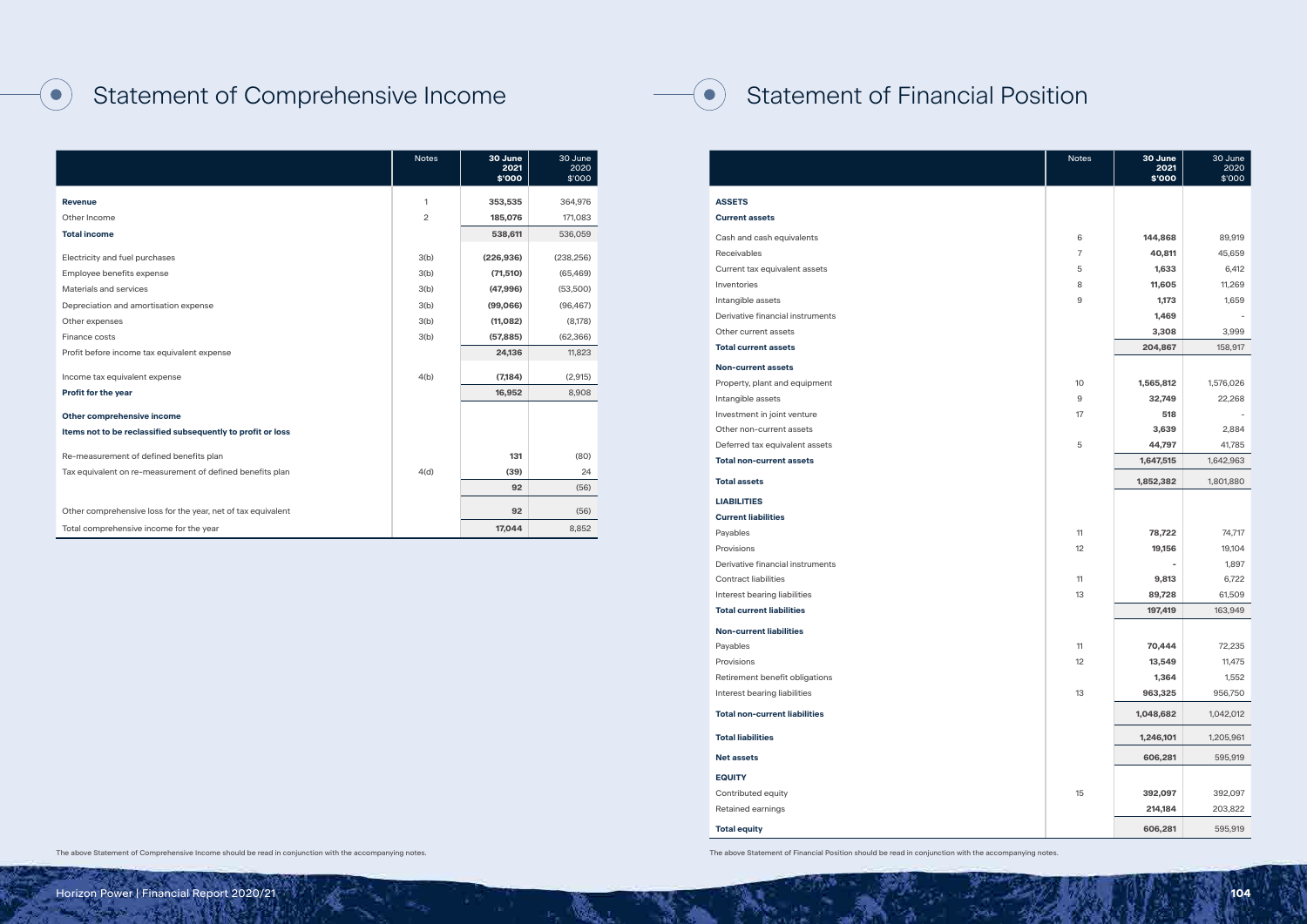# Statement of Cash Flows

|                                                                               | <b>Notes</b> | 30 June<br>2021 | 30 June<br>2020 |
|-------------------------------------------------------------------------------|--------------|-----------------|-----------------|
|                                                                               |              | \$'000          | \$'000          |
| <b>Cash flows from operating activities</b>                                   |              |                 |                 |
| Receipts from customers (inclusive of goods and services tax)                 |              | 381,529         | 406,156         |
| Developer and customer contributions                                          |              | 8,747           | 10,099          |
| Receipts from Tariff Equalisation Fund                                        |              | 185,000         | 171,000         |
| Net GST and Fuel Tax Credits received                                         |              | 10,043          | 8,867           |
| Interest received                                                             |              | 106             | 214             |
| Payments to suppliers and employees (inclusive of goods and services tax)     |              | (459, 850)      | (488, 212)      |
| Finance costs paid                                                            |              | (23, 529)       | (24, 463)       |
| Receipts/(payments) for financial assets at fair value through profit or loss |              | (279)           | 1,712           |
| Income taxes equivalent paid                                                  |              | (5, 456)        | (8,763)         |
|                                                                               | 6(c)         |                 |                 |
| Net cash inflow from operating activities                                     |              | 96,311          | 76,610          |
| <b>Cash flows from investing activities</b>                                   |              |                 |                 |
| Proceeds from sale of property, plant and equipment                           |              | 76              | 141             |
| Payments for property, plant and equipment                                    |              | (95, 339)       | (71, 711)       |
| Investment in joint venture                                                   |              | (499)           |                 |
|                                                                               |              |                 |                 |
| Net cash outflow used in investing activities                                 |              | (95, 762)       | (71, 570)       |
| <b>Cash flows from financing activities</b>                                   |              |                 |                 |
| Proceeds from borrowings                                                      |              | 95,000          | 232,693         |
| Repayment of borrowings                                                       |              | (33,908)        | (240, 497)      |
| Dividends paid                                                                |              | (6,682)         | (2,424)         |
| Net proceeds from contributed equity                                          |              |                 | 17,050          |
| <b>Customer Extension Scheme - refunds</b>                                    |              | (10)            | (106)           |
| Net cash inflow from financing activities                                     |              | 54,400          | 6,716           |
|                                                                               |              |                 |                 |
| Net increase in cash and cash equivalents                                     |              | 54,949          | 11.756          |
| Cash and cash equivalents at the beginning of the financial year              |              | 89,919          | 78,163          |
| Cash and cash equivalents at end of year                                      | 6(b)         | 144,868         | 89,919          |

 $(\bullet)$ 

# Statement of Changes in Equity

 $(\bullet)$ 

|                                                                          | <b>Notes</b> | Contributed<br>equity<br>\$'000 | Retained<br>earnings<br>\$'000 | <b>Total</b><br>equity<br>\$'000 |
|--------------------------------------------------------------------------|--------------|---------------------------------|--------------------------------|----------------------------------|
| <b>Balance at 1 July 2019</b>                                            |              | 375,047                         | 197,394                        | 572,441                          |
| Profit for the year                                                      |              | $\overline{\phantom{a}}$        | 8.908                          | 8,908                            |
| Other comprehensive loss, net of tax equivalent                          |              | $\overline{\phantom{a}}$        | (56)                           | (56)                             |
| Total comprehensive income for the year                                  |              | $\overline{\phantom{a}}$        | 8,852                          | 8,852                            |
| Transactions with owners in their capacity as owners:                    |              |                                 |                                |                                  |
| Net contributions of equity, net of transaction costs and tax equivalent | 15           | 17,050                          |                                | 17,050                           |
| Dividends paid                                                           |              | $\overline{\phantom{m}}$        | (2,424)                        | (2,424)                          |
| Total                                                                    |              | 17,050                          | (2,424)                        | 14,626                           |
| <b>Balance at 30 June 2020</b>                                           |              | 392,097                         | 203,822                        | 595,919                          |
| <b>Balance at 1 July 2020</b>                                            |              | 392,097                         | 203,822                        | 595,919                          |
| Profit for the year                                                      |              | $\overline{\phantom{a}}$        | 16,952                         | 16,952                           |
| Other comprehensive profit, net of tax equivalent                        |              | $\blacksquare$                  | 92                             | 92                               |
| Total comprehensive income for the year                                  |              | $\overline{\phantom{a}}$        | 17,044                         | 17,044                           |
| Transactions with owners in their capacity as owners:                    |              |                                 |                                |                                  |
| Net contributions of equity, net of transaction costs and tax equivalent | 15           | $\overline{\phantom{a}}$        |                                |                                  |
| Dividends paid                                                           |              | $\blacksquare$                  | (6,682)                        | (6,682)                          |
| Total                                                                    |              | $\qquad \qquad =$               | (6,682)                        | (6,682)                          |
| <b>Balance at 30 June 2021</b>                                           |              | 392,097                         | 214,184                        | 606,281                          |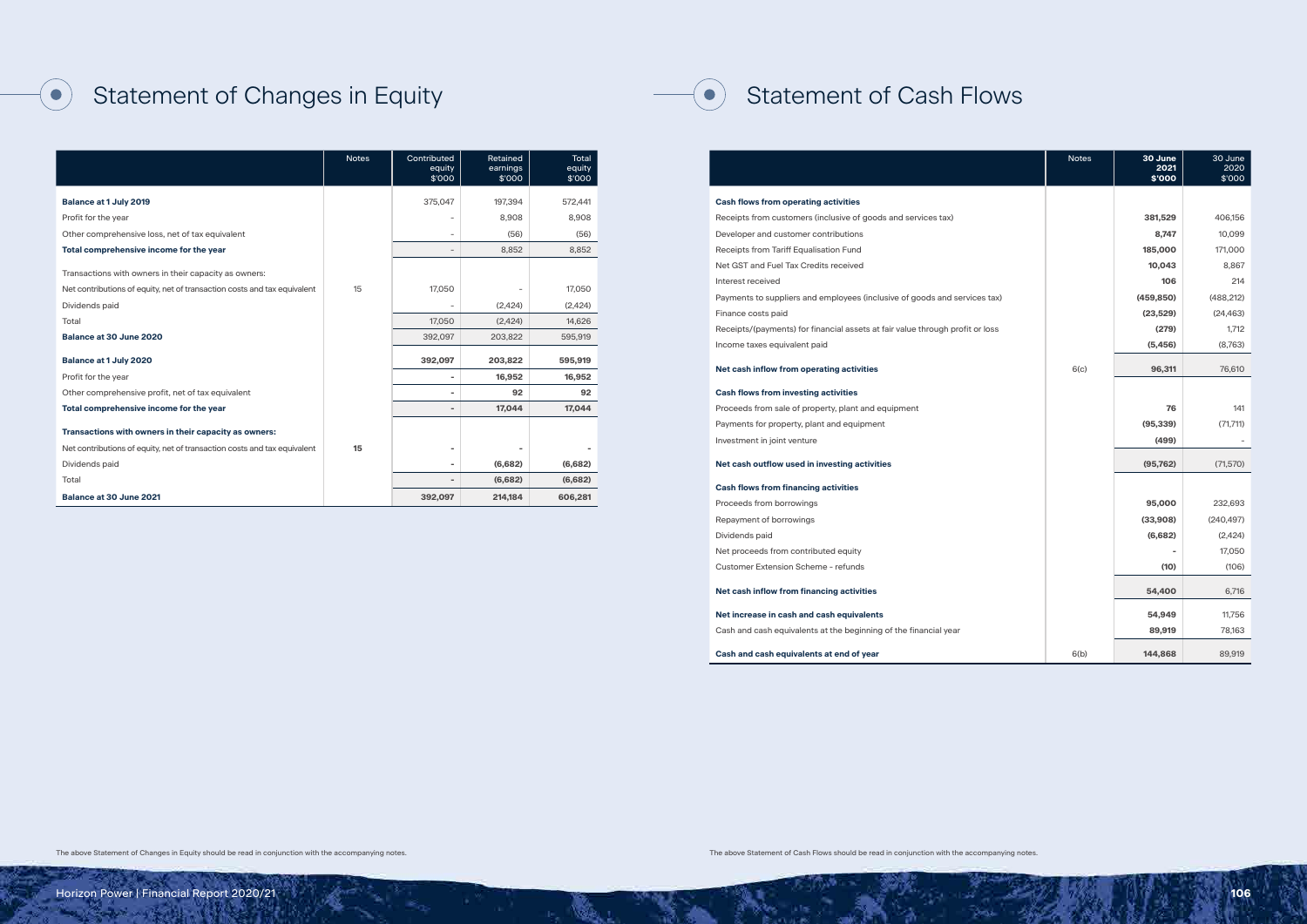# Notes to the financial statements



# Corporation Information

 $\bullet$ 

The financial statements of Regional Power Corporation, trading as Horizon Power ("Horizon Power" or "the Corporation") for the year ended 30 June 2021, were authorised for issue in accordance with a resolution of the Directors on 7 September 2021. The Directors have the power to amend and reissue the financial report.

Horizon Power is a not-for-profit public sector entity incorporated under the *Electricity Corporations Act 2005* and domiciled in Australia. Its registered office is at 1 Stovehill Road, Karratha.

The Corporation's principal activities include the generation, procurement, distribution and selling of electricity to residents and businesses in remote and regional Western Australia.

# Basis of accounting

These general purpose financial statements have been prepared in accordance with Australian Accounting Standards and other authoritative pronouncements of the Australian Accounting Standards Board and the disclosure requirements of Schedule 4 of the *Electricity Corporations Act 2005*.

The financial statements are presented in Australian dollars and all values are rounded to the nearest thousand dollars (\$'000) unless otherwise stated.

# Statement of Compliance

The financial statements comply with Australian Accounting Standards, as applicable to not-for-profit entities as well as the *Electricity Corporations Act 2005*.

# Accrual accounting and historical cost convention

These financial statements have been prepared on the historical cost convention except for derivative financial instruments and certain employee benefit liabilities that are measured at their fair value as at the reporting date. The accounting policies adopted in the preparation of the financial statements have been consistently applied throughout all periods.

### Comparative amounts

Comparative amounts are for the period from 1 July 2019 to 30 June 2020.

# Contents of the notes to the financial statements

 $\bullet$ 

 $\bullet$ 

 $\bullet$ 

Ō.

 $\bullet$ 

 $\bullet$ 

| <b>Basis of Preparation</b>                              | 108 |
|----------------------------------------------------------|-----|
| <b>Corporation Information</b>                           | 108 |
| Basis of accounting                                      | 108 |
| Significant accounting estimates and judgments           | 109 |
| New and amended accounting standards and interpretations | 110 |
| Profit for the reporting year                            | 113 |
| 1.<br>Revenue                                            | 113 |
| 2.<br>Other Income                                       | 115 |
| 3.<br>Expenses                                           | 115 |
| 4.<br>Income tax equivalent expense                      | 117 |
| <b>Operational assets and liabilities</b>                | 120 |
| 5.<br>Tax equivalent assets and liabilities              | 120 |
| 6.<br>Cash and cash equivalents                          | 122 |
| 7 <sub>1</sub><br>Receivables                            | 123 |
| Inventories<br>8.                                        | 127 |
| 9. Intangible assets                                     | 127 |
| 10. Property, plant and equipment                        | 130 |
| 11.<br>Payables                                          | 134 |
| 12. Provisions                                           | 135 |
| 13. Interest-bearing liabilities                         | 138 |
| 14. Financial risk management                            | 140 |
| <b>Equity</b>                                            | 144 |
| 15. Contributed equity                                   | 144 |
| 16. Dividends                                            | 144 |
| 17. Interests in joint operations and joint venture      | 145 |
| <b>Other information</b>                                 | 146 |
| 18. Key management personnel remuneration                | 146 |
| 19. Related party transactions                           | 146 |
| 20. Contingencies                                        | 148 |
| 21. Remuneration of auditors                             | 148 |
| 22. Commitments                                          | 149 |
| 23. Economic dependency                                  | 150 |
| 24. Subsequent Events                                    | 150 |
| <b>Directors' declaration</b>                            | 151 |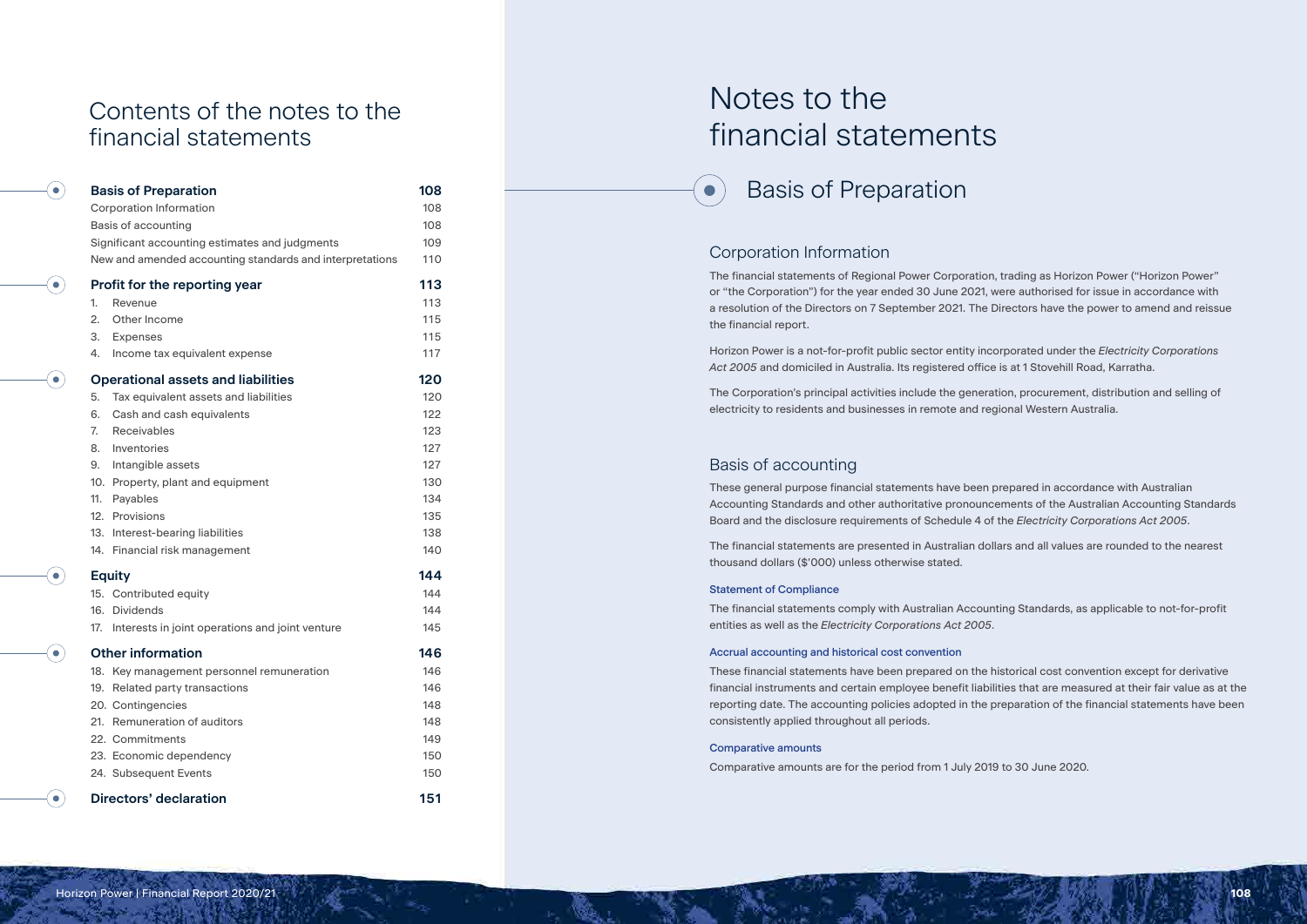There have been minor reclassifications within the same group of accounts to align to current year presentation but no restatement of comparative figures.

# Going Concern

These financial statements are prepared on the going concern basis. Horizon Power has reasonable grounds to believe it is able to pay its debts as and when they become due and payable (refer to Note 6(c)).

## Foreign currency translation

The functional and presentation currency of Horizon Power is Australian dollars (AUD).

Transactions in foreign currencies are initially recorded in the functional currency at the exchange rates prevailing at the date of the transaction. Monetary assets and monetary liabilities denominated in foreign currencies are retranslated at the rate of exchange ruling at the reporting date. All monetary assets and monetary liabilities currency translation differences are recognised in profit or loss.

Non-monetary items that are measured in terms of historical cost in a foreign currency are translated using the exchange rate prevailing at the date of the initial transaction. Non-monetary items measured at fair value in a foreign currency are translated using the exchange rate at the date when the fair value was determined. The gain or loss arising on translation of non-monetary items measured at fair value is treated in line with the recognition of gain or loss on change in fair value of the item. All other gains or losses arising on the translation of non-monetary items are recognised in profit or loss.

# Significant accounting estimates and judgments

The preparation of the financial statements requires management to make judgments, estimates and assumptions that affect the reported amounts in the financial statements. Management continually evaluates its judgments and estimates in relation to assets, liabilities, contingent liabilities, revenue and expenses. Management bases its judgments and estimates on historical experience and on other various factors it believes to be reasonable under the circumstances, the results of which form the bases of the carrying values of assets and liabilities that are not readily apparent from other sources. Actual results may differ from these estimates under different assumptions and conditions.

The area where estimates and assumptions are significant to the financial statements as a higher degree of judgment or complexity is involved, are listed below and described in more detail in the related notes.

- Unbilled Sales (Note 1(c)).
- Useful life of Property, plant and equipment (Note 10 (a) (vi)).
- Impairment of non-financial assets (Note 10 (a) (vii)).
- Provision for employee benefits annual leave and long service leave (Note 12 (a) (i)).
- Provision for restoration and decommissioning costs (Note 12 (a) (ii)).
- Commitments (Note 22 (b) (i)).

# New and amended accounting standards and interpretations

# New and amended accounting standards adopted

Horizon Power has applied the following standards and amendments for the first time for its annual reporting period commencing 1 July 2020:

| Reference   | <b>Title</b>                                                                                                                                                       | Summary                                                                                                                                                                                                                                                                                                                                                                                                                                                                 | Application<br>date of<br>standard | Impact<br>on Entity<br>Financial<br>Report                                                          | Application<br>date for Entity |
|-------------|--------------------------------------------------------------------------------------------------------------------------------------------------------------------|-------------------------------------------------------------------------------------------------------------------------------------------------------------------------------------------------------------------------------------------------------------------------------------------------------------------------------------------------------------------------------------------------------------------------------------------------------------------------|------------------------------------|-----------------------------------------------------------------------------------------------------|--------------------------------|
| AASB 2018-7 | <b>Amendments</b><br>to Australian<br><b>Accounting</b><br>Standards-<br><b>Definition of</b><br><b>Materiality</b><br>[AASB<br><b>101 and</b><br><b>AASB 1081</b> | The AASB has made amendments to AASB<br>101 Presentation of Financial Statements and<br>AASB 108 Accounting Policies, Changes in<br>Accounting Estimates and Errors which use a<br>consistent definition of materiality throughout<br>International Financial Reporting Standards<br>and the Conceptual Framework for Financial<br>Reporting, clarify when information is material<br>and incorporate some of the guidance in<br>AASB 101 about immaterial information. | 1 January 2020                     | The adoption<br>of these<br>amendments<br>did not have<br>a material<br>impact on<br>Horizon Power. | 1 July 2020                    |
|             |                                                                                                                                                                    | In particular, the amendments clarify:<br>• that the reference to obscuring information<br>addresses situations in which the effect<br>is similar to omitting or misstating that<br>information, and that an entity assesses<br>materiality in the context of the financial<br>statements as a whole, and                                                                                                                                                               |                                    |                                                                                                     |                                |
|             |                                                                                                                                                                    | • the meaning of 'primary users of general<br>purpose financial statements' to whom those<br>financial statements are directed, by defining<br>them as 'existing and potential investors,<br>lenders and other creditors' that must rely<br>on general purpose financial statements for<br>much of the financial information they need.                                                                                                                                 |                                    |                                                                                                     |                                |
| AASB 2019-3 | <b>Amendments</b><br>to Australian<br><b>Accounting</b><br>Standards -                                                                                             | The amendments made to AASB 7<br>Financial Instruments: Disclosures, AASB 9<br>Financial Instruments and AASB 139<br>Financial Instruments:                                                                                                                                                                                                                                                                                                                             | 1 January 2020                     | The adoption<br>of these<br>amendments<br>did not have                                              | 1 July 2020                    |
|             | <b>Interest Rate</b><br><b>Benchmark</b><br>$Reform -$<br>[AASB 7,                                                                                                 | Recognition and Measurement provide<br>certain reliefs in relation to interest rate<br>benchmark reforms.                                                                                                                                                                                                                                                                                                                                                               |                                    | a material<br>impact on<br>Horizon Power.                                                           |                                |
|             | AASB 9 and<br><b>AASB 139]</b>                                                                                                                                     | The reliefs relate to hedge accounting and<br>have the effect that the reforms should<br>not generally cause hedge accounting to<br>terminate. However, any hedge ineffectiveness<br>should continue to be recorded in the income<br>statement. Given the pervasive nature of hedges<br>involving IBOR-based contracts, the reliefs will<br>affect companies in all industries.                                                                                         |                                    |                                                                                                     |                                |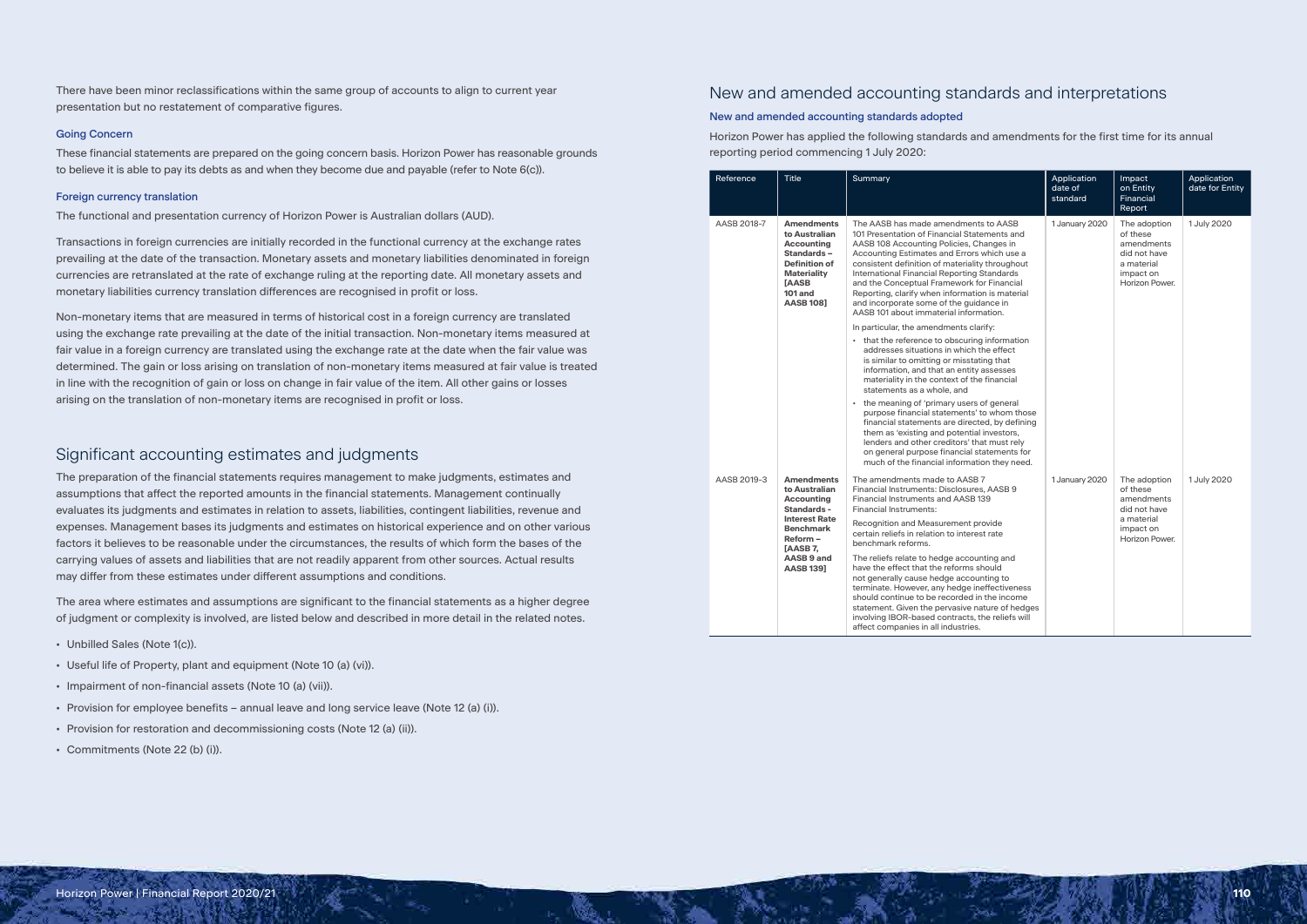Horizon Power also elected to adopt the following amendments early:

| Reference   | <b>Title</b>                                                                                                                                                                                         | Summary                                                                                                                                                                                                                                                                                                                                                                                                                                                                                                               | Application<br>date of<br>standard | Impact<br>on Entity<br>Financial<br>Report                                                                                                                                          | Application<br>date for Entity |
|-------------|------------------------------------------------------------------------------------------------------------------------------------------------------------------------------------------------------|-----------------------------------------------------------------------------------------------------------------------------------------------------------------------------------------------------------------------------------------------------------------------------------------------------------------------------------------------------------------------------------------------------------------------------------------------------------------------------------------------------------------------|------------------------------------|-------------------------------------------------------------------------------------------------------------------------------------------------------------------------------------|--------------------------------|
| AASB 2020-1 | <b>Amendments</b><br>to Australian<br>Accounting<br>Standards-<br>Classification<br>of Liabilities<br>as Current or<br>Non-current<br>[AASB 101]                                                     | The narrow-scope amendments to AASB 101<br>Presentation of Financial Statements clarify<br>that liabilities are classified as either current or<br>non-current, depending on the rights that exist<br>at the end of the reporting period. Classification<br>is unaffected by the expectations of the entity<br>or events after the reporting date (eg the<br>receipt of a waver or a breach of covenant).<br>The amendments also clarify what AASB<br>101 means when it refers to the 'settlement'<br>of a liability. | 1 January 2023                     | <b>Horizon Power</b><br>already<br>classify<br>liabilities as<br>non-current<br>when rights<br>exist to<br>extend those<br>liabilities at<br>the end of<br>the reporting<br>period. | 1 July 2023                    |
| AASB 2020-6 | <b>Amendments</b><br>to Australian<br>Accounting<br>Standards-<br><b>Classification</b><br>of Liabilities<br>as Current or<br>Non-current<br>- Deferral<br>of Effective<br>Date<br><b>[AASB 101]</b> | The amendments could affect the<br>classification of liabilities, particularly<br>for entities that previously considered<br>management's intentions to determine<br>classification and for some liabilities that can be<br>converted into equity.<br>They must be applied retrospectively in<br>accordance with the normal requirements<br>in AASB 108 Accounting Policies,<br>Changes in Accounting Estimates and Errors.                                                                                           |                                    |                                                                                                                                                                                     |                                |

# New accounting standards and interpretations not yet adopted

Certain new accounting standards and interpretations have been published that are not mandatory for 30 June 2021 reporting periods and have not been adopted early by Horizon Power. The assessment of the impact of these new standards and interpretations is set out below. These standards are not expected to have a material impact on the Corporation in the current or future reporting periods or on foreseeable future transactions.

| Reference   | <b>Title</b>                                                                                                                                                                                                      | Summary                                                                                                                                                                                                                                                                                                                                                                                                                                                                                                                                                                                                                                                                                                                                                                                                                                                                                                                                                                                                                                                                                                    | Application<br>date of<br>standard | <b>Impact</b><br>on Entity<br>Financial<br>Report                                                    | Application<br>date for Entity |
|-------------|-------------------------------------------------------------------------------------------------------------------------------------------------------------------------------------------------------------------|------------------------------------------------------------------------------------------------------------------------------------------------------------------------------------------------------------------------------------------------------------------------------------------------------------------------------------------------------------------------------------------------------------------------------------------------------------------------------------------------------------------------------------------------------------------------------------------------------------------------------------------------------------------------------------------------------------------------------------------------------------------------------------------------------------------------------------------------------------------------------------------------------------------------------------------------------------------------------------------------------------------------------------------------------------------------------------------------------------|------------------------------------|------------------------------------------------------------------------------------------------------|--------------------------------|
| AASB 2020-8 | <b>Amendments</b><br>to Australian<br><b>Accounting</b><br>Standards-<br><b>Interest Rate</b><br><b>Benchmark</b><br>Reform<br>Phase 2<br>[AASB 9,<br><b>AASB 139,</b><br>AASB7.<br>AASB 4 and<br><b>AASB 16]</b> | In September 2020, the AASB made further<br>amendments to AASB 9, AASB 139, AASB 7,<br>AASB 4 and AASB 16 to address issues that<br>arise during the reform of an interest rate<br>benchmark (IBOR), including the replacement<br>of one benchmark with an alternative.<br>The amendments:<br>• provide practical expedients to account<br>for changes in the basis for determining<br>contractual cash flows as a result of IBOR<br>reform under AASB 9, AASB 4 and AASB 16<br>• provide additional temporary reliefs from<br>applying specific hedge accounting<br>requirements to hedging relationships that are<br>directly affected by IBOR reform, and<br>• require additional disclosures, including<br>information about new risks arising from<br>the IBOR reform, how the entity manages<br>transition to the alternative benchmark rate(s)<br>and quantitative information about derivatives<br>and non-derivatives that have yet to transition.<br>Given the pervasive nature of IBOR-based<br>contracts, the reliefs could affect companies in<br>all industries with foreign debt exposures. | 1 January 2021                     | The adoption<br>of these<br>amendments<br>will not have<br>a material<br>impact on<br>Horizon Power. | 1 July 2021                    |

| Reference   | <b>Title</b>                                                                                                                                                                                                                                                                                          | Summary                                                                                                                                                                                                                                                                                                                                                                                                                                                                                                                                                                                                                                                                                                                                                                                                                                                                                                                                                                                                                                                                                            | Application<br>date of<br>standard | Impact<br>on Entity<br>Financial<br>Report                                                           | Application<br>date for Entity |
|-------------|-------------------------------------------------------------------------------------------------------------------------------------------------------------------------------------------------------------------------------------------------------------------------------------------------------|----------------------------------------------------------------------------------------------------------------------------------------------------------------------------------------------------------------------------------------------------------------------------------------------------------------------------------------------------------------------------------------------------------------------------------------------------------------------------------------------------------------------------------------------------------------------------------------------------------------------------------------------------------------------------------------------------------------------------------------------------------------------------------------------------------------------------------------------------------------------------------------------------------------------------------------------------------------------------------------------------------------------------------------------------------------------------------------------------|------------------------------------|------------------------------------------------------------------------------------------------------|--------------------------------|
| AASB 2020-3 | <b>Amendments</b><br>to Australian<br><b>Accounting</b><br><b>Standards</b><br>- Annual<br><b>Improvements</b><br>to <b>IFRS</b><br><b>Standards</b><br>2018-2020<br>and Other<br><b>Amendments</b><br>[AASB 1, AASB<br>3, AASB 9,<br><b>AASB 116,</b><br>AASB <sub>137</sub> and<br><b>AASB 1411</b> | • AASB 116 Property, Plant and Equipment<br>(PP&E) – prohibits an entity from deducting<br>from the cost of an item of PP&E any proceeds<br>received from selling items produced while the<br>entity is preparing the asset for its intended<br>use. It also clarifies that an entity is 'testing<br>whether the asset is functioning properly'<br>when it assesses the technical and physical<br>performance of the asset. The financial<br>performance of the asset is not relevant to this<br>assessment. Entities must disclose separately<br>the amounts of proceeds and costs relating to<br>items produced that are not an output of the<br>entity's ordinary activities.<br>• AASB 137 - clarifies that the direct costs<br>of fulfilling a contract include both the<br>incremental costs of fulfilling the contract and<br>an allocation of other costs directly related<br>to fulfilling contracts. Before recognising a<br>separate provision for an onerous contract,<br>the entity recognises any impairment<br>loss that has occurred on assets used in<br>fulfilling the contract. | 1 January 2022                     | The adoption<br>of these<br>amendments<br>will not have<br>a material<br>impact on<br>Horizon Power. | 1 July 2022                    |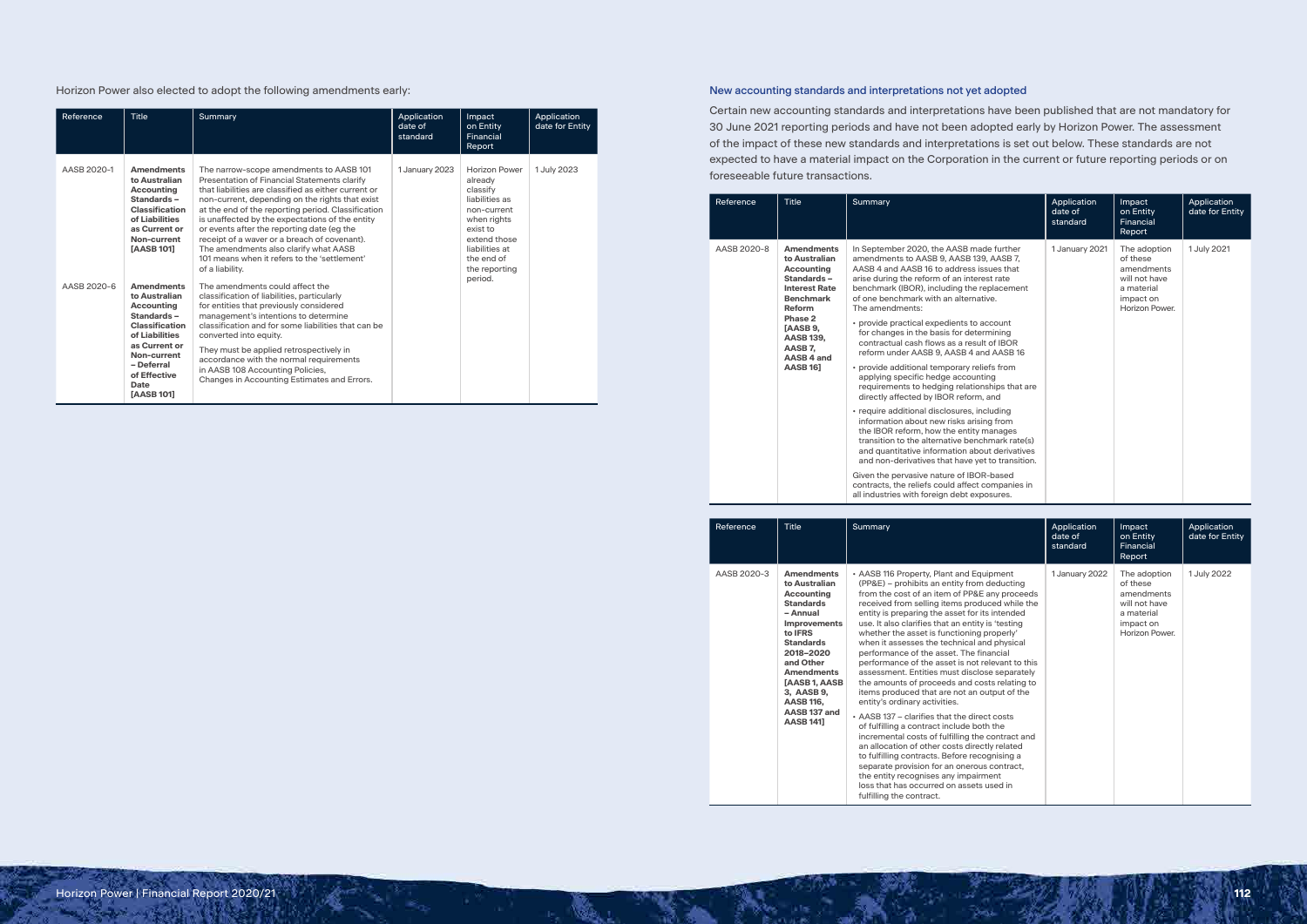# Profit for the reporting year

1. Revenue

# **(a) Accounting policy**

## (i) Revenue recognition

Revenue is recognised to the extent that it is probable that the economic benefits will flow to Horizon Power and the revenue can be reliably measured. It is valued at the fair value of the consideration received, or to be received, net of the amount of Goods and Services Tax (GST). The following specific recognition criteria must also be met before revenue is recognised.

# (ii) Sale of electricity

Sale of electricity comprises revenue earned from the provision of electricity and is recognised when the electricity is provided. As at each reporting date, sales and other current assets incorporate amounts attributable to 'unbilled sales' which are an estimate of electricity delivered to customers that have not been billed at the reporting date.

## (iii) Community service obligations

Community service obligations (CSOs) are obligations to perform functions, on behalf of the State Government of Western Australia (State Government), that are not in the commercial interests of Horizon Power. Where the State Government agrees to reimburse Horizon Power for the cost of CSOs, the entitlement to reimbursement is recognised in the Statement of Comprehensive Income on a basis consistent with the associated CSO expenses. Horizon Power recognises revenue in respect of the reimbursement of CSOs including:

- Air conditioning subsidy for seniors;
- Remote Essential Services Operating Subsidies;
- Energy Assistance Payments;
- Dependent Child Rebates;
- Feed-in Tariff Rebates;
- Tariff Adjustment Payments; and
- Tariff Migration Payments.

#### (iv) Developer and customer contributions

Horizon Power receives developer and customer contributions toward the extension of electricity infrastructure to facilitate network connection. Contributions can be in the form of either cash or assets and consist of:

- Work performed for developers developers make cash contributions to Horizon Power for the construction of electricity infrastructure within a subdivision;
- Handover works developers have the option to independently construct electricity infrastructure within a subdivision. Upon approval by Horizon Power of the completed work, these network assets are vested in Horizon Power; and
- Upgrade and new connections customers (including generators) make cash contributions for the upgrade or extension of electricity infrastructure to existing lots or for the construction of electricity infrastructure to new lots in existing areas.

# 1. Revenue (continued)

#### **(a) Accounting policy (continued)**

### (iv) Developer and customer contributions (continued)

Cash contributions received are recognised as revenue when the customers/developers are connected to the network in accordance with the terms of the contributions. Vested assets are recognised as revenue at the point of handover and are measured at their fair value. The network assets resulting from contributions received are recognised as property, plant and equipment and depreciated over their useful life.

#### (v) Network revenue

Network revenue is recognised when the service is provided to the customer, which is at the time the network is used. The consideration invoiced for network services consists mainly of fixed access charge.

### (vi) Revenue from contract works

Revenue from contract works is recognised at the time the product or services have been delivered to the customer.

#### (vii) Revenue from grants

Grants are recognised upon achievement of funding agreement milestones.

### **(b) Amounts recognised in Statement of Comprehensive Income**

#### **Revenue consists of the following items:**

|                                          | 30 June<br>2021<br>\$'000 | 30 June<br>2020<br>\$'000 |
|------------------------------------------|---------------------------|---------------------------|
| Revenue consists of the following items: |                           |                           |
| Sale of electricity                      | 322,897                   | 327,413                   |
| Community service obligations revenue    | 6,098                     | 13,040                    |
|                                          |                           |                           |
| Developer and customer contributions     | 2,139                     | 5,921                     |
| Network revenue                          | 12,535                    | 12,943                    |
| Revenue from contract works              | 2,538                     | 1,671                     |
| Grants                                   | 1,438                     | 522                       |
| Unrealised hedging gain                  | 1,469                     |                           |
| <b>Others</b>                            | 4,421                     | 3,466                     |
|                                          | 353,535                   | 364,976                   |

### **(c) Critical accounting judgments**

Sale of electricity includes billed and unbilled sales. Following the rollout of the Advanced Metering Infrastructure, management has developed reporting tools that track ongoing consumption for customers with advanced meters resulting in a high level of accuracy in the evaluation of the unbilled electricity consumption. For the small number of customers not on advanced meters and unmetered consumption such as streetlights, various assumptions and financial models are used to determine the estimated unbilled consumption.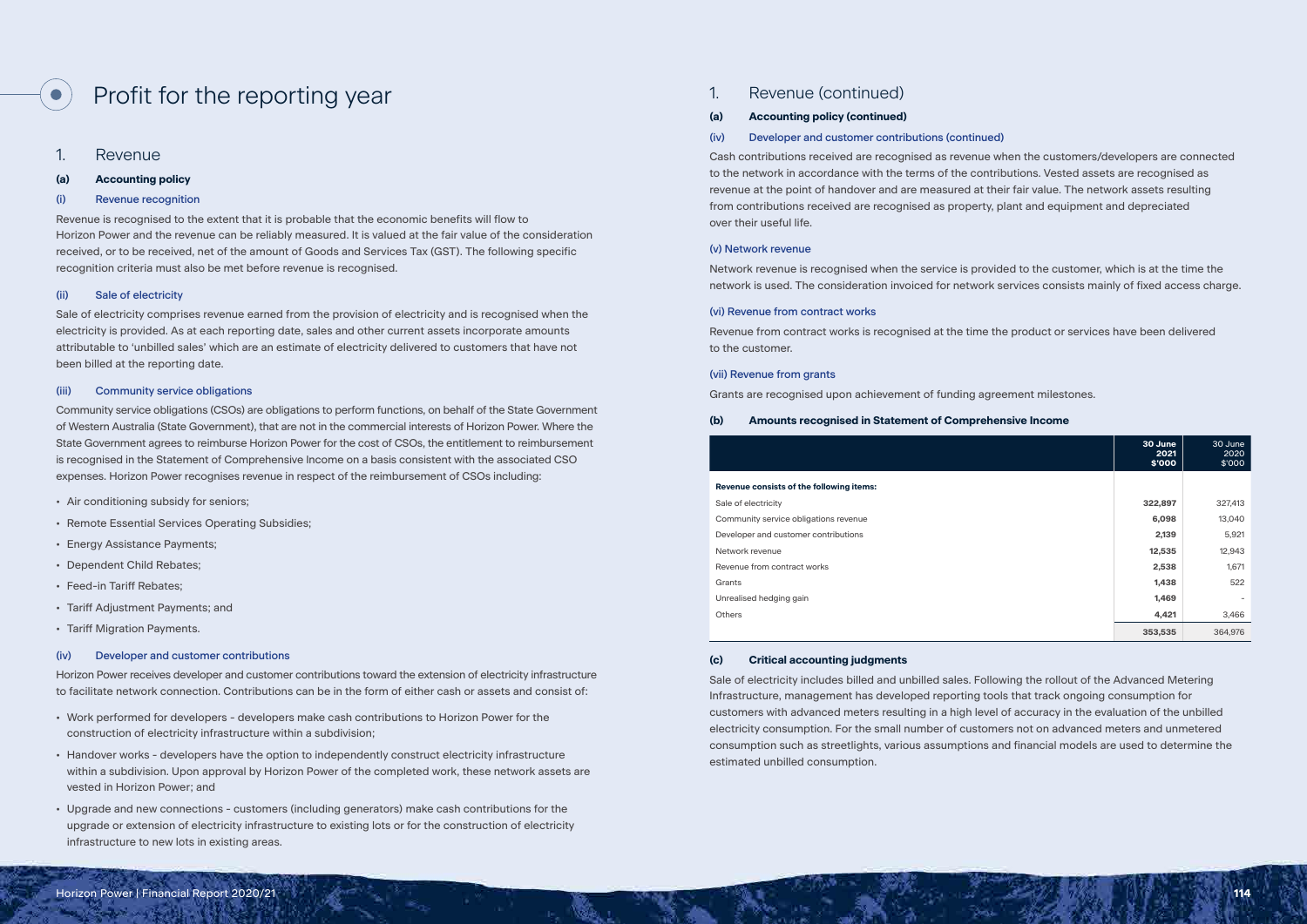# 2. Other Income

# **(a) Accounting policy**

# *Tariff Equalisation Fund*

A significant portion of Horizon Power's income is derived from the Tariff Equalisation Fund (TEF). Electricity Networks Corporation, trading as Western Power, pays money into the TEF in amounts determined by the Treasurer and the Minister for Energy. This money is released to Horizon Power as determined by the Treasurer and the Minister for Energy and is recognised on a receipts basis.

# **(b) Amounts recognised in Statement of Comprehensive Income**

|                                                   | 30 June<br>2021<br>\$'000 | 30 June<br>2020<br>\$'000 |
|---------------------------------------------------|---------------------------|---------------------------|
| <b>Tariff Equalisation Fund</b>                   | 185,000                   | 171,000                   |
| Gain on disposal of property, plant and equipment | 76                        | 83                        |
|                                                   | 185,076                   | 171,083                   |

# 3. Expenses

# **(a) Accounting policy**

# (i) Electricity and Fuel Purchases

Electricity and fuel purchases are those costs attributable to the integrated manufacturing process involved in the generation and transformation of electricity into a saleable commodity. It includes costs associated with purchasing fuel and electricity.

Electricity purchased from independent generators is recognised at the contracted price on an accruals basis.

Liquid fuel costs are assigned on the basis of weighted average cost. Gas costs comprise payments made under sale and purchase agreements.

Costs to operate and maintain the electricity transmission and distribution systems are recognised on an accrual basis.

### (ii) Finance costs

Finance costs include:

- Amortisation of ancillary costs incurred in connection with the arrangement of borrowings;
- Amortisation of discounts or premiums relating to borrowings;
- Discount rate adjustment for the movement in present value over time in connection with the contributory extension scheme payables and decommissioning costs;
- Finance charges in respect of leases recognised;
- Interest on bank overdrafts, short-term and long-term borrowings; and
- Guarantee fees on borrowings from the Western Australian Treasury Corporation (WATC).

# **(b) Amounts recognised in Statement of Comprehensive Income**

#### **Electricity and fuel purchases**

### **Employee benefits expense**

#### **Materials and services**

|                                                        | 30 June<br>2021<br>\$'000 | 30 June<br>2020<br>\$'000 |
|--------------------------------------------------------|---------------------------|---------------------------|
| <b>Electricity and fuel purchases</b>                  |                           |                           |
| Electricity purchases                                  | 175,413                   | 183,106                   |
| Fuel purchases                                         | 51,140                    | 54,832                    |
| Water purchases                                        | 383                       | 318                       |
| Total electricity and fuel purchases                   | 226,936                   | 238,256                   |
| <b>Employee benefits expense</b>                       |                           |                           |
| Salaries, wages and allowances                         | 49,547                    | 46,652                    |
| Superannuation                                         | 7,065                     | 6,442                     |
| Annual leave                                           | 4,885                     | 4,227                     |
| Long service leave                                     | 2,534                     | 1,811                     |
| Other related expenses                                 | 7,479                     | 6,337                     |
| Total employee benefits expenses                       | 71,510                    | 65,469                    |
| <b>Materials and services</b>                          |                           |                           |
| <b>Contracted services</b>                             | 23,835                    | 25,736                    |
| <b>Materials</b>                                       | 6,965                     | 6,756                     |
| <b>IT Services</b>                                     | 6,798                     | 7,471                     |
| <b>Consultant services</b>                             | 4,505                     | 6,805                     |
| <b>Customer services</b>                               | 2,793                     | 2,709                     |
| Other services                                         | 3,100                     | 4,023                     |
| <b>Total materials and services</b>                    | 47,996                    | 53,500                    |
| <b>Depreciation</b>                                    |                           |                           |
| Plant and equipment                                    | 58,758                    | 59,216                    |
| Right-of-use assets                                    | 29,680                    | 28,860                    |
| <b>Buildings</b>                                       | 2,459                     | 2,440                     |
| <b>Total depreciation</b>                              | 90,897                    | 90,516                    |
| <b>Amortisation</b>                                    |                           |                           |
| Computer software                                      | 8,169                     | 5,951                     |
| Total amortisation                                     | 8,169                     | 5,951                     |
| Total depreciation and amortisation                    | 99,066                    | 96,467                    |
| <b>Other expenses</b>                                  |                           |                           |
| Property expenses                                      | 4,840                     | 4,220                     |
| Provision for impairment of receivables                | 1,624                     | 3,546                     |
| Loss on disposal of property, plant and equipment      |                           | 47                        |
| Other                                                  | 4,618                     | 365                       |
| Total other expenses                                   | 11,082                    | 8,178                     |
| <b>Finance costs</b>                                   |                           |                           |
| Lease liability interest                               | 30,583                    | 33,199                    |
| Interest on debts                                      | 22,826                    | 24,534                    |
| Unwinding of discount on decommissioning provision     | 86                        | 142                       |
| Unwinding of discount on contributory extension scheme | 4                         | 9                         |
| Interest Other                                         | 4,386                     | 4,482                     |
| <b>Total finance costs</b>                             | 57,885                    | 62,366                    |

### **Depreciation**

### **Amortisation**

### **Other expenses**

# **Finance costs**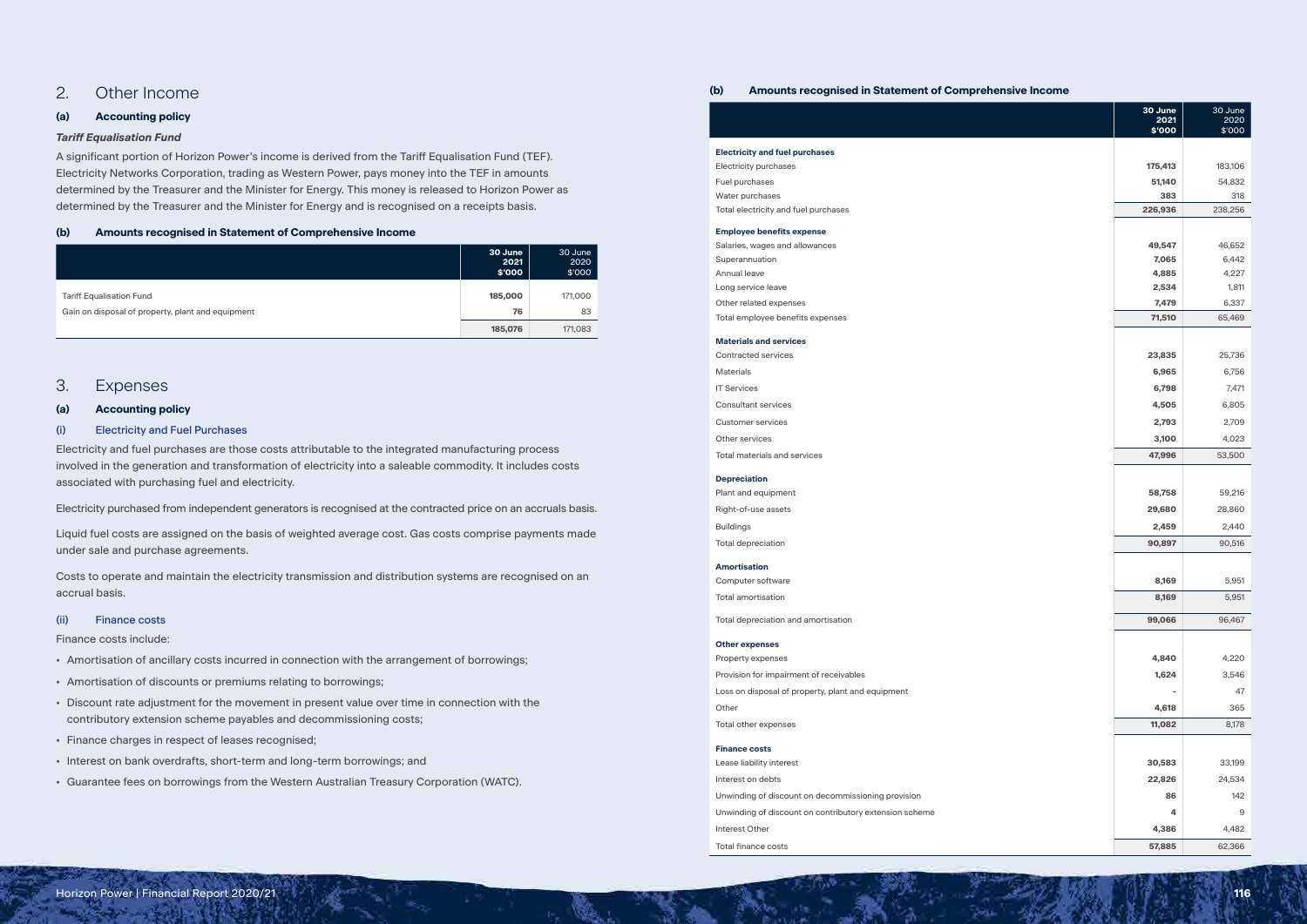# 4. Income tax equivalent expense

# **(a) Accounting policy**

# (i) National Taxation Equivalent Regime and other taxes

The calculation of the liability in respect of Horizon Power's taxes is governed by the Income Tax Administration Acts and the National Taxation Equivalent Regime (NTER) guidelines as agreed by the Western Australian State Government.

Income tax on the Statement of Comprehensive Income for the reporting period comprises current and deferred tax. Income tax is recognised in the Statement of Comprehensive Income except to the extent that it relates to items recognised directly in other comprehensive income.

Current tax equivalent liability is the expected tax payable on the taxable income for the reporting period using tax rates enacted or substantially enacted at the reporting date, and any adjustment to tax payable in respect of previous periods.

Deferred income tax liabilities are recognised for all taxable temporary differences except:

- when the deferred income tax liability arises from the initial recognition of goodwill or of an asset or liability in a transaction that is not a business combination and that, at the time of the transaction, affects neither the accounting profit nor taxable profit or loss; or
- when the taxable temporary difference is associated with investments in subsidiaries, associates or interests in joint ventures, and the timing of the reversal of the temporary difference can be controlled and it is probable that the temporary difference will not reverse in the foreseeable future.

Deferred income tax assets are recognised for all deductible temporary differences, carry forward of unused tax credits and unused tax losses, to the extent that it is probable that taxable profit will be available against which the deductible temporary differences and the carry forward of unused tax credits and unused tax losses can be utilised, except:

- when the deferred income tax asset relating to the deductible temporary difference arises from the initial recognition of an asset or liability in a transaction that is not a business combination and, at the time of the transaction, affects neither the accounting profit nor taxable profit or loss; or
- when the deductible temporary differences are associated with investments in subsidiaries, associates or interests in joint ventures, in which case a deferred tax asset is only recognised to the extent that it is probable that the temporary difference will reverse in the foreseeable future and taxable profit will be available against which the temporary difference can be utilised.

The carrying amount of deferred income tax assets is reviewed at each Statement of Financial Position date and reduced to the extent that it is no longer probable that sufficient taxable profit will be available to allow all or part of the deferred income tax asset to be utilised.

Unrecognised deferred income tax assets are reassessed at the end of each reporting period and are recognised to the extent that it has become probable that future taxable profit will allow the deferred tax asset to be recovered.

# 4. Income tax equivalent expense (continued)

## **(a) Accounting policy (continued)**

# (i) National Taxation Equivalent Regime and other taxes (continued)

Deferred income tax assets and liabilities are measured at the tax rates that are expected to apply to the year when the asset is realised or the liability is settled, based on tax rates (and tax laws) that have been enacted or substantively enacted at the Statement of Financial Position date.

Deferred tax assets and deferred tax liabilities are offset only if a legally enforceable right exists to set off current tax assets against current tax liabilities and the deferred tax assets and liabilities relate to the same taxable entity and the same taxation authority.

# (ii) Goods and services tax (GST)

Revenues, expenses and assets are recognised net of the amount of GST except:

- When the GST incurred on a purchase of goods and services is not recoverable from the taxation authority, in which case the GST is recognised as part of the cost of acquisition of the asset or as part of the expense item as applicable; and
- Receivables and payables, which are stated with the amount of GST included.

The net amount of GST recoverable from, or payable to, the taxation authority is included as part of receivables or payables in the Statement of Financial Position.

- 
- 
- Cash flows are included in the Statement of Cash Flows on a gross basis and the GST component of cash
	-

flows arising from investing and financing activities, which is recoverable from, or payable to, the taxation authority is classified as part of operating cash flows.

Commitments and contingencies are disclosed net of the amount of GST recoverable from, or payable to, the taxation authority.

# **(b) Amounts recognised in Statement of Comprehensive Income**

Income tax equivalent expense

|                                                                                                          | 30 June<br>2021<br>\$'000 | 30 June<br>2020<br>\$'000 |
|----------------------------------------------------------------------------------------------------------|---------------------------|---------------------------|
|                                                                                                          |                           |                           |
| Current tax                                                                                              | 10,723                    | 4,829                     |
| Deferred tax                                                                                             | (2,841)                   | (719)                     |
| Adjustments for net deferred tax assets and liabilities of prior period                                  | (171)                     | 1,033                     |
| Adjustments for current tax of prior periods                                                             | (527)                     | (2,228)                   |
|                                                                                                          | 7,184                     | 2,915                     |
| Deferred income tax equivalent expense/(benefit) included in income tax<br>equivalent expense comprises: |                           |                           |
| Decrease in deferred tax equivalent assets (Note 5(b)(i))                                                | 5,776                     | 7,525                     |
| Decrease in deferred tax equivalent liabilities (Note 5(b)(ii))                                          | (8,617)                   | (8, 244)                  |
|                                                                                                          | (2,841)                   | (719)                     |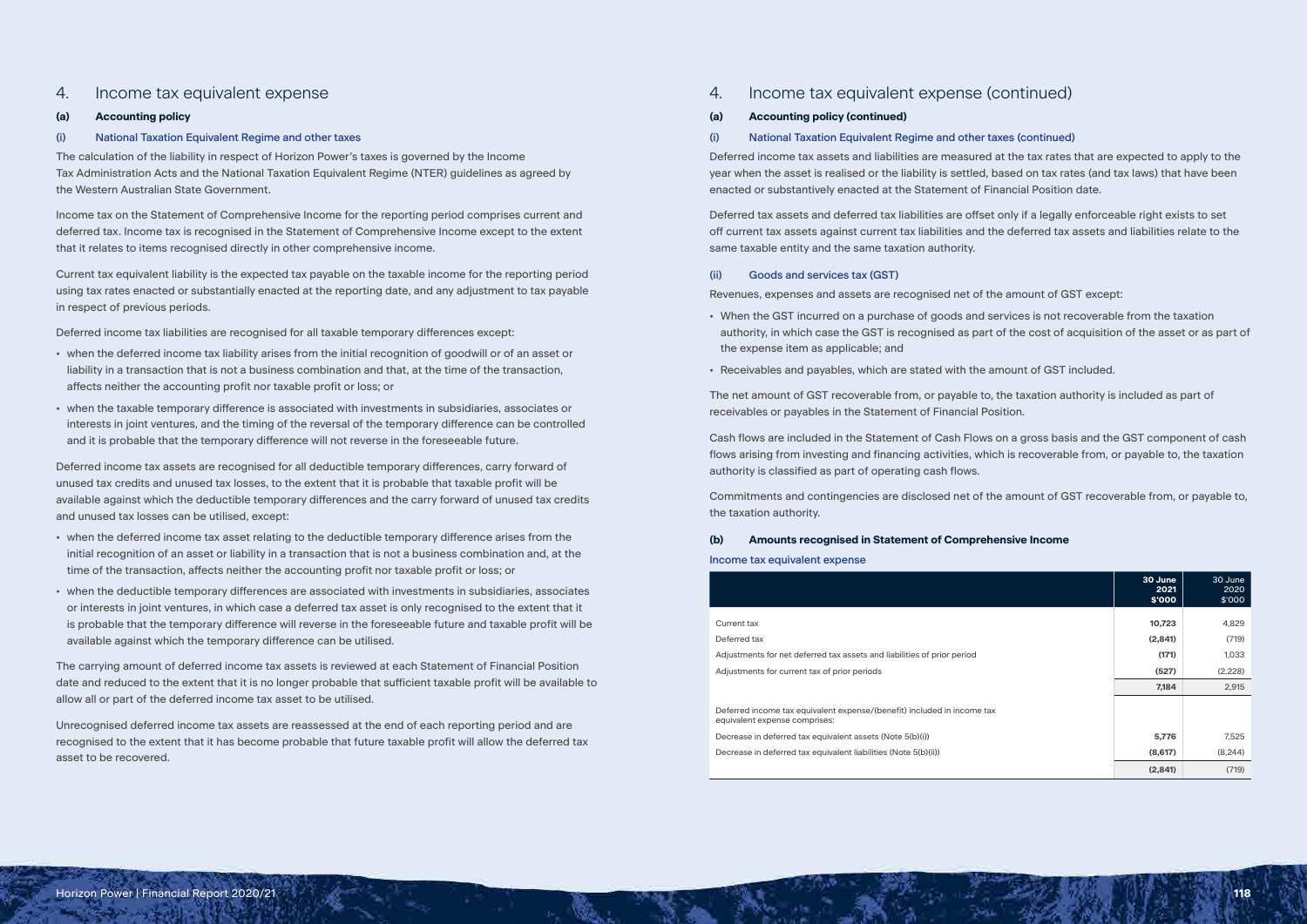# 4. Income tax equivalent expense (continued)

# **(c) Numerical reconciliation of income tax equivalent expense to prima facie tax equivalent payable**

|                                                                         | 30 June<br>2021<br>\$'000 | 30 June<br>2020<br>\$'000 |
|-------------------------------------------------------------------------|---------------------------|---------------------------|
| Profit before income tax equivalent expense                             | 24,136                    | 11,823                    |
| Tax at the Australian tax rate of 30.0% (2020 - 30.0%)                  | 7,241                     | 3,547                     |
| Non-temporary tax adjustments:                                          |                           |                           |
| Research and Development non-deductible depreciation                    | 601                       | 521                       |
| Non-deductible and other                                                | 40                        | 42                        |
| Adjustments for net deferred tax assets and liabilities of prior period | (171)                     | 1,033                     |
| Adjustments for current tax of prior periods                            | (527)                     | (2,228)                   |
| Total income tax equivalent expense                                     | 7,184                     | 2,915                     |

# **(d) Amounts recognised directly in other comprehensive income**

|                                                                                                                                                     | 30 June<br>2021<br>\$'000 | 30 June<br>2020<br>\$'000 |
|-----------------------------------------------------------------------------------------------------------------------------------------------------|---------------------------|---------------------------|
| Deferred tax equivalent arising in the reporting period and not recognised in profit/(loss) but directly<br>credited to other comprehensive income: |                           |                           |
| Net deferred tax equivalent - recognised directly in other comprehensive income, in relation to:                                                    |                           |                           |
| - Re-measurement on defined benefit plans                                                                                                           | (39)                      | 24                        |
|                                                                                                                                                     | (39)                      | 24                        |

# Operational assets and liabilities

|     | Tax equivalent assets and liabilities                          |
|-----|----------------------------------------------------------------|
| (a) | <b>Accounting policy</b>                                       |
|     | Refer to Note 4(a) for details of Horizon Power's 'deferred ta |
| (b) | <b>Amounts recognised in Statement of Financial Pos</b>        |
| (i) | Deferred tax assets                                            |

## **The balance comprises temporary differences attributable to:**

 $(\bullet)$ 

|                                                                                    | 30 June<br>2021<br>\$'000 | 30 June<br>2020<br>\$'000 |
|------------------------------------------------------------------------------------|---------------------------|---------------------------|
| The balance comprises temporary differences attributable to:                       |                           |                           |
| Lease liabilities                                                                  | 90,320                    | 98,209                    |
| Provisions                                                                         | 11,901                    | 11,210                    |
| Community service obligation                                                       | 3,254                     | 629                       |
| Property, plant and equipment                                                      | 25                        | 25                        |
|                                                                                    | 105,500                   | 110,073                   |
| Other                                                                              |                           |                           |
| Accruals                                                                           | 214                       | 419                       |
| Contributory extension scheme                                                      | 153                       | 151                       |
| Other                                                                              | (480)                     | 519                       |
| Sub-total other                                                                    | (113)                     | 1,089                     |
| Total deferred tax assets                                                          | 105,387                   | 111,162                   |
| Set-off of deferred tax liabilities pursuant to set-off provisions (Note 5(b)(ii)) | (60, 590)                 | (69, 377)                 |
| Net deferred tax assets                                                            | 44,797                    | 41,785                    |
|                                                                                    |                           |                           |

# *Other*

Sub-total other

#### **Movements:**

**Opening balance** 

**Transition to AASB 16 Leases** 

Charged to profit or loss (Note 4(b))

Adjustments for deferred tax equivalent assets of prior periods

| 30 June<br>2021<br>\$'000 | 30 June<br>2020<br>\$'000 |
|---------------------------|---------------------------|
|                           |                           |
| 111,162                   | 106,344                   |
| ۰                         | 12,343                    |
| (5,776)                   | (7,525)                   |
| 1                         |                           |
| 105,387                   | 111,162                   |

ed tax equivalents' accounting policy.

# **Position**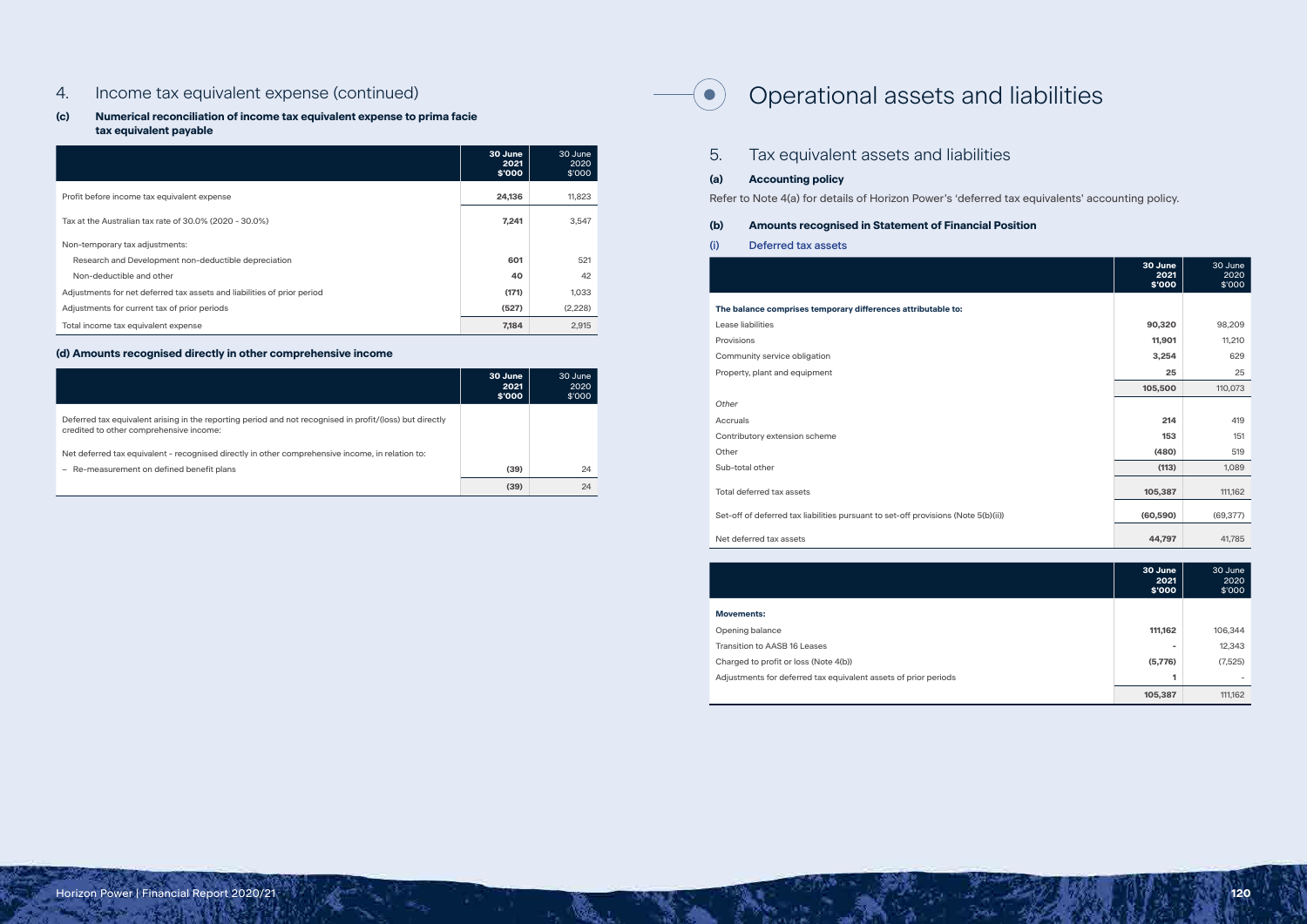# 5. Tax equivalent assets and liabilities (continued)

# **(b) Amounts recognised in Statement of Financial Position (continued)**

# (ii) Deferred tax equivalent liabilities

|                                                                                          | 30 June<br>2021<br>\$'000 | 30 June<br>2020<br>\$'000 |
|------------------------------------------------------------------------------------------|---------------------------|---------------------------|
| The balance comprises temporary differences attributable to:                             |                           |                           |
| Right-of-use assets                                                                      | 60,316                    | 67,637                    |
| Other                                                                                    | 274                       | 1,740                     |
| Total deferred tax equivalent liabilities                                                | 60,590                    | 69,377                    |
| Set-off of deferred tax equivalent assets pursuant to set-off provisions (Note (5(b)(i)) | (60, 590)                 | (69, 377)                 |
| Net deferred tax equivalent liabilities                                                  | -                         |                           |

|                                                           | 30 June<br>2021<br>\$'000 | 30 June<br>2020<br>\$'000 |
|-----------------------------------------------------------|---------------------------|---------------------------|
| <b>Movements</b>                                          |                           |                           |
| Opening balance at 1 July                                 | 69,377                    | 64,245                    |
| Transition to AASB 16 Leases                              |                           | 12,343                    |
| Credited to profit or loss (Note 4(b))                    | (8,617)                   | (8, 244)                  |
| Adjustments for deferred tax liabilities of prior periods | (170)                     | 1,033                     |
|                                                           | 60,590                    | 69,377                    |

### (iii) Current tax equivalent asset

|                             | 30 June<br>2021<br>\$'000 | 30 June<br>2020<br>\$'000 |
|-----------------------------|---------------------------|---------------------------|
| Income tax equivalent asset | 1,633                     | 6,412                     |
|                             | 1,633                     | 6,412                     |

# 6. Cash and cash equivalents

# **(a) Accounting policy**

Cash and cash equivalents comprise cash at bank, deposits held at call with financial institutions and other short-term deposits with an original maturity of three months or less that are readily convertible to known amounts of cash.

| (b) | <b>Amounts recognised in Statement of Financia</b> |
|-----|----------------------------------------------------|
|     |                                                    |

**Cash in operational accounts** 

Short-term investment deposits

| 30 June<br>2021<br>\$'000 | 30 June<br>2020<br>\$'000 |
|---------------------------|---------------------------|
| 136,868                   | 74,919                    |
| 8,000                     | 15,000                    |
| 144,868                   | 89,919                    |

Management assessed that the fair value of cash at bank and short-term investment deposits approximate their carrying amounts.

# **(c) Reconciliation of profit after income tax equivalent expense to net cash inflow from operating activities**

#### **Profit for the year**

### **Changes in operating assets and liabilities:**

| ceivables                               |
|-----------------------------------------|
| entories                                |
| her current assets                      |
| yables                                  |
| her current liabilities                 |
| rivatives                               |
| s assets and liabilities                |
| ployee provisions                       |
| her provisions                          |
| t cash inflow from operating activities |
|                                         |

|                                                     | 30 June<br>2021<br>\$'000 | 30 June<br>2020<br>\$'000 |
|-----------------------------------------------------|---------------------------|---------------------------|
| <b>Profit for the year</b>                          | 16,952                    | 8,908                     |
| Depreciation and amortisation                       | 99,066                    | 96,467                    |
| <b>Gifted assets</b>                                | ÷                         | (707)                     |
|                                                     |                           |                           |
| Share of profit from joint venture                  | (19)                      |                           |
| Net gain on sale of non-current assets              | (76)                      | (35)                      |
| Impairment of receivables                           | 1,624                     | 3,546                     |
| <b>Changes in operating assets and liabilities:</b> |                           |                           |
| Receivables                                         | 2,655                     | 20,179                    |
| Inventories                                         | (335)                     | 31                        |
| Other current assets                                | 1,174                     | (428)                     |
| Payables                                            | (28, 244)                 | (43, 742)                 |
| Other current liabilities                           | 3,084                     | (2,876)                   |
| <b>Derivatives</b>                                  | (3,366)                   | 1,712                     |
| Tax assets and liabilities                          | 1,766                     | (5,872)                   |
| <b>Employee provisions</b>                          | 145                       | 338                       |
| Other provisions                                    | 1,885                     | (911)                     |
| Net cash inflow from operating activities           | 96,311                    | 76,610                    |

As at 30 June 2021, Horizon Power has a net current asset position of \$7,448,000 (2020 net current liability: \$5,032,000). The above reconciliation indicates that the organisation's ongoing operations generate sufficient cash flow to cover its usual operations, to pay interest on its debts and to pay income taxes over the next 12 months from the date the financial statements were authorised for issue. In addition, under a Master Lending Agreement with the Western Australian Treasury Corporation, Horizon Power's borrowing facilities at 30 June 2021 amounted to \$839,921,000, including a working capital facility of \$30,000,000.

# **al Position**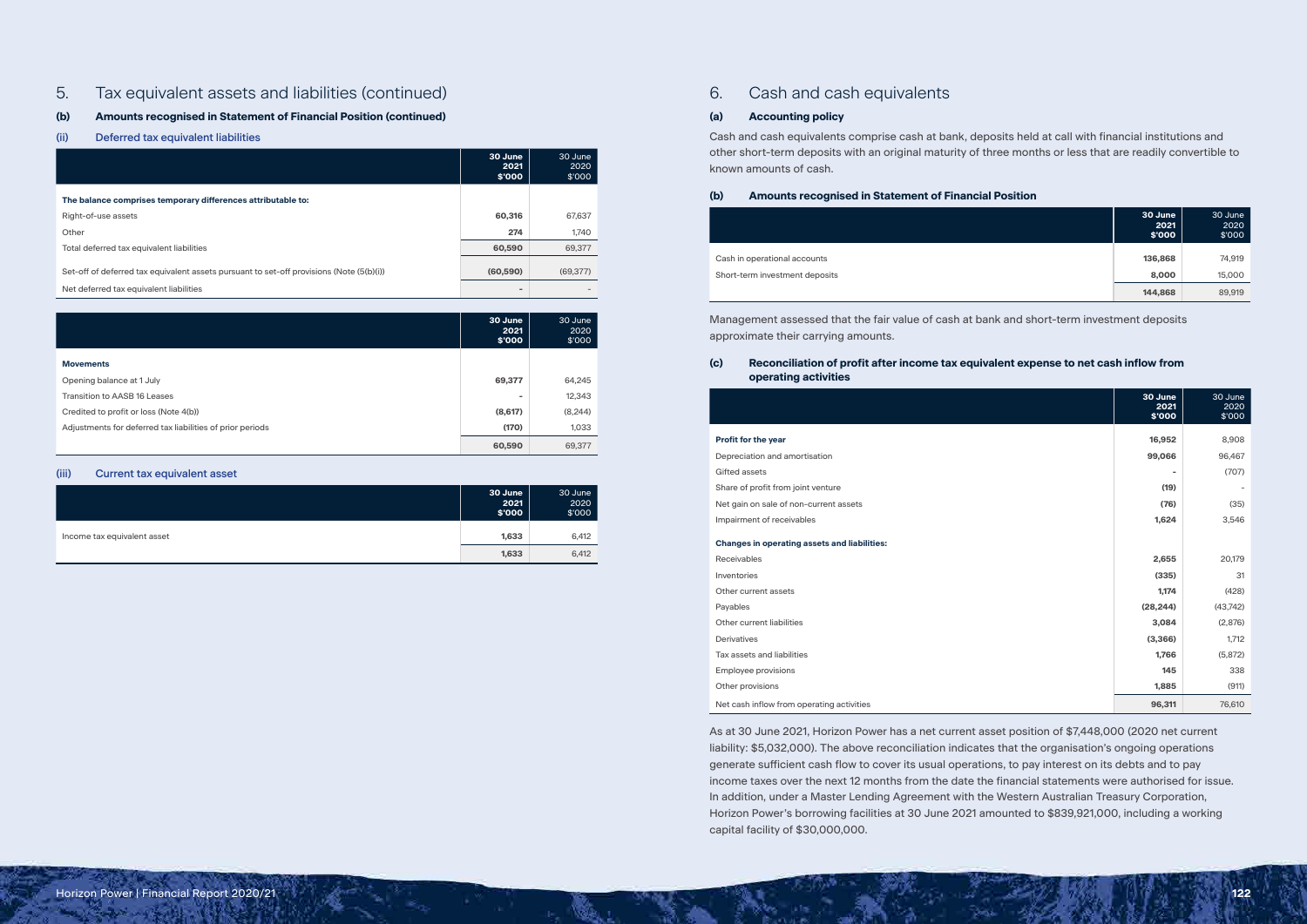# 6. Cash and cash equivalents (continued)

# **(d) Non-cash investing and financing activities**

|                                               | 30 June<br>2021<br>\$'000 | 30 June<br>2020<br>\$'000 |
|-----------------------------------------------|---------------------------|---------------------------|
| Additions to Right-of-Use assets (Note 10(b)) | 2,215                     | 42,029                    |
| Gifted assets (Note 10(b))                    | $\sim$                    | 707                       |
|                                               | 2,215                     | 42,736                    |

# 7. Receivables

# **(a) Accounting policy**

Trade receivables, which generally have 12 day terms for tariff customers, 7 to 14 day terms for contract customers and 30 to 90 days for non-energy customers, are recognised and carried at original invoice amount less an allowance for any impaired receivables. No interest is charged on current receivables.

Horizon Power applies the AASB 9 Financial Instruments simplified approach to measuring expected credit losses which use a lifetime expected loss allowance for all trade receivables, including unbilled amounts. To measure the expected credit losses, energy trade receivables and unbilled amounts have been grouped based on their credit risk characteristics, linked to actions taken by the credit team since the customer's invoices became overdue. Unbilled amounts from customers have substantially the same risk characteristics as the trade receivables for the same types of contracts. The expected loss rates for trade receivables are a reasonable approximation of the loss rates for unbilled amounts.

Non-energy trade receivables relate mainly to discrete transactions with customers. The expected credit loss rates are based on a review of individual debts outstanding, the risk profile of the customer and nature of transactions.

Receivables - non-energy Allowance for impairment of receivables - non-energy **(811)** (836)

#### Other receivables (Note 7(d))

#### **Total receivables**

Other receivables are not considered at risk and therefore no expected loss allowance has been provided.

The expected loss rates are based on the historical recovery rates achieved by the credit team on debtors in the relevant categories. The historical loss rates are adjusted to reflect current and forward-looking information on macroeconomic factors affecting the ability of the customers to settle the receivables.

The amount of the impairment loss is recognised in Statement of Comprehensive Income within other expenses. When a trade receivable for which an impairment allowance had been recognised becomes uncollectible in a subsequent period, it is written off against the allowance account. Subsequent recoveries of amounts previously written off are recognised in Statement of Comprehensive Income against 'impairment of receivables'.

# 7. Receivables (continued)

# **(b) Amounts recognised in Statement of Financial Position**

#### **Receivables**

Receivables - energy - billed Receivables - energy - unbilled (i)

#### **Total receivables energy**

Allowance for impairment of receivables - energy

| 30 June<br>2021<br>\$'000 | 30 June<br>2020<br>\$'000 |
|---------------------------|---------------------------|
|                           |                           |
| 19,862                    | 18,140                    |
| 20,760                    | 20,011                    |
| 40,622                    | 38,151                    |
| (4,791)                   | (4,398)                   |
| 35,831                    | 33,753                    |
| 3,377                     | 2,693                     |
| (811)                     | (836)                     |
| 2,566                     | 1,857                     |
| 2,414                     | 10,049                    |
| 40,811                    | 45,659                    |

(i) Receivables - energy incorporate amounts attributable to 'unbilled sales'. Following the rollout of the Advanced Metering Infrastructure, management has developed reporting tools that track ongoing consumption for customers with advanced meters resulting in a high level of accuracy in the evaluation of the unbilled electricity consumption. For the small number of customers not on advanced meters and unmetered consumption such as streetlights, various assumptions and financial models are used to determine the estimated unbilled consumption.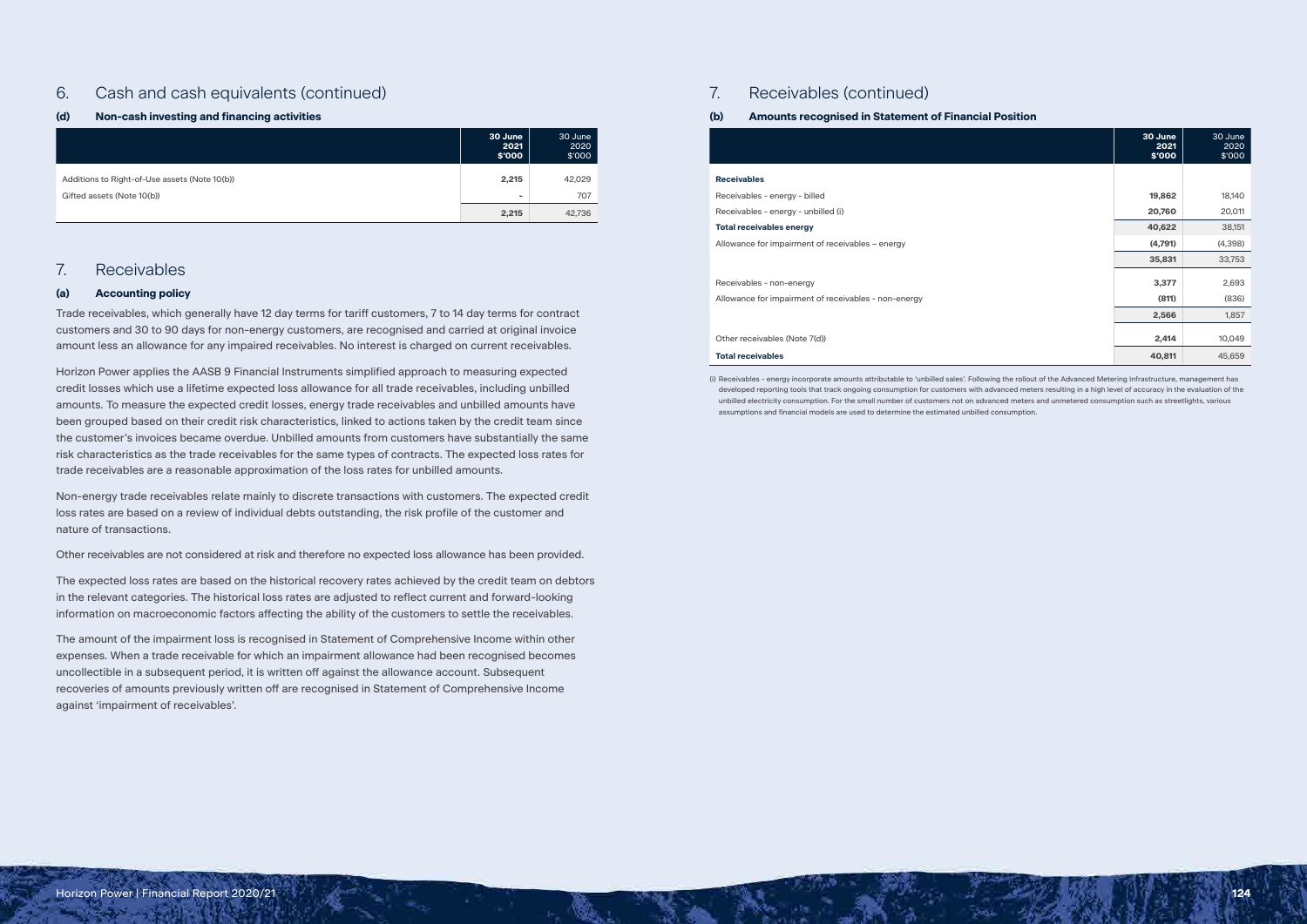# 7. Receivables (continued)

# **(c) Impaired trade receivables**

Movements in the allowance for impairment of receivables are as follows:

|                                                          | 30 June<br>2021<br>\$'000 | 30 June<br>2020<br>\$'000 |
|----------------------------------------------------------|---------------------------|---------------------------|
| At 1 July                                                | 5,234                     | 4,480                     |
| Allowance for impairment recognised during the year      | 1,624                     | 3,546                     |
| Receivables written off during the year as uncollectable | (1,256)                   | (2,792)                   |
| At 30 June                                               | 5,602                     | 5,234                     |

The creation and release of the allowance for impaired receivables has been included in 'other expenses' in the Statement of Comprehensive Income. Amounts charged to the allowance account are generally written off when there is no expectation of recovering additional cash. All impairment losses relate to amounts due from contracts with customers.

The loss allowance as at 30 June 2021 was determined as follows for both trade receivables and unbilled amounts:

# **30 June 2021**

#### Energy

| <b>Status</b>          | <b>Total Energy</b><br><b>Receivables</b><br>\$'000 | <b>Expected</b><br><b>Loss Rate</b> | <b>Loss</b><br><b>Allowance</b><br>\$'000 |
|------------------------|-----------------------------------------------------|-------------------------------------|-------------------------------------------|
| <b>Not overdue</b>     | 15,279                                              | 0.3%                                | 48                                        |
| <b>Overdue</b>         |                                                     |                                     |                                           |
| Pre-disconnection      | 15,286                                              | 5.3%                                | 808                                       |
| Post-disconnection     | 6,584                                               | 20.2%                               | 1,331                                     |
| Special dispensation   | 1,662                                               | 55.4%                               | 921                                       |
| With collection agents | 854                                                 | 85.0%                               | 726                                       |
| Not recoverable        | 957                                                 | 100.0%                              | 957                                       |
| <b>Total</b>           | 40,622                                              | 11.8%                               | 4,791                                     |

# Overdue Government and related entities Low to moderate risk Not recoverable

Non-energy

| <b>Status</b>                   | <b>Total Non-</b><br>energy<br><b>Receivables</b><br>\$'000 | <b>Expected</b><br><b>Loss Rate</b> | <b>Loss</b><br><b>Allowance</b><br>\$'000 |
|---------------------------------|-------------------------------------------------------------|-------------------------------------|-------------------------------------------|
| <b>Not overdue</b>              | 1,942                                                       | 1.0%                                | 20                                        |
| Overdue                         |                                                             |                                     |                                           |
| Government and related entities | 25                                                          | 0.0%                                | $\mathbf 0$                               |
| Low to moderate risk            | 478                                                         | 6.9%                                | 33                                        |
| High risk                       | 574                                                         | 69.7%                               | 400                                       |
| Not recoverable                 | 358                                                         | 100.0%                              | 358                                       |
| <b>Total</b>                    | 3,377                                                       | 24.0%                               | 811                                       |

# 7. Receivables (continued)

# **(c) Impaired trade receivables (continued)**

# **30 June 2020**

| atus                   | <b>Total Energy</b><br><b>Receivables</b><br>\$'000 | <b>Expected</b><br><b>Loss Rate</b> | <b>Loss</b><br><b>Allowance</b><br>\$'000 |
|------------------------|-----------------------------------------------------|-------------------------------------|-------------------------------------------|
| t overdue              |                                                     | 1.6%                                |                                           |
|                        | 19,489                                              |                                     | 321                                       |
| erdue                  |                                                     |                                     |                                           |
| Pre-disconnection      | 8,792                                               | 5.2%                                | 458                                       |
| Post-disconnection     | 6,447                                               | 17.9%                               | 1,151                                     |
| Special dispensation   | 1,479                                               | 45.4%                               | 672                                       |
| With collection agents | 987                                                 | 85.0%                               | 839                                       |
| Not recoverable        | 957                                                 | 100.0%                              | 957                                       |
| tal                    | 38,151                                              | 11.5%                               | 4,398                                     |
|                        |                                                     |                                     |                                           |

| <b>Energy</b>          |                                                         |                                     |                                    |
|------------------------|---------------------------------------------------------|-------------------------------------|------------------------------------|
| <b>Status</b>          | <b>Total Energy</b><br><b>Receivables</b><br>\$'000     | <b>Expected</b><br><b>Loss Rate</b> | Loss<br><b>Allowance</b><br>\$'000 |
| Not overdue            | 19,489                                                  | 1.6%                                | 321                                |
| Overdue                |                                                         |                                     |                                    |
| Pre-disconnection      | 8,792                                                   | 5.2%                                | 458                                |
| Post-disconnection     | 6,447                                                   | 17.9%                               | 1,151                              |
| Special dispensation   | 1,479                                                   | 45.4%                               | 672                                |
| With collection agents | 987                                                     | 85.0%                               | 839                                |
| Not recoverable        | 957                                                     | 100.0%                              | 957                                |
| <b>Total</b>           | 38,151                                                  | 11.5%                               | 4,398                              |
| Non-energy             |                                                         |                                     |                                    |
| <b>Status</b>          | <b>Total Non-energy</b><br><b>Receivables</b><br>\$'000 | <b>Expected</b><br><b>Loss Rate</b> | Loss<br><b>Allowance</b><br>\$'000 |
| Not overdue            | 1,335                                                   | 0.4%                                | 6                                  |

| <b>Status</b>                   | <b>Total Non-energy</b><br><b>Receivables</b><br>\$'000 | <b>Expected</b><br><b>Loss Rate</b> | <b>Loss</b><br><b>Allowance</b><br>\$'000 |
|---------------------------------|---------------------------------------------------------|-------------------------------------|-------------------------------------------|
| Not overdue                     | 1,335                                                   | 0.4%                                | 6                                         |
| Overdue                         |                                                         |                                     |                                           |
| Government and related entities | 33                                                      | 0.0%                                | $\overline{\phantom{a}}$                  |
| Low to moderate risk            | 504                                                     | 15.6%                               | 78                                        |
| High risk                       | 457                                                     | 85.0%                               | 388                                       |
| Not recoverable                 | 364                                                     | 100.0%                              | 364                                       |
| <b>Total</b>                    | 2,693                                                   | 31.0%                               | 836                                       |

### **(d) Other receivables**

These amounts generally arise from transactions outside the usual operating activities of the Corporation. No significant risk is believed to be attached to other receivables.

# **(e) Fair value**

Due to the short-term nature of receivables, their carrying amount is approximate to their fair value.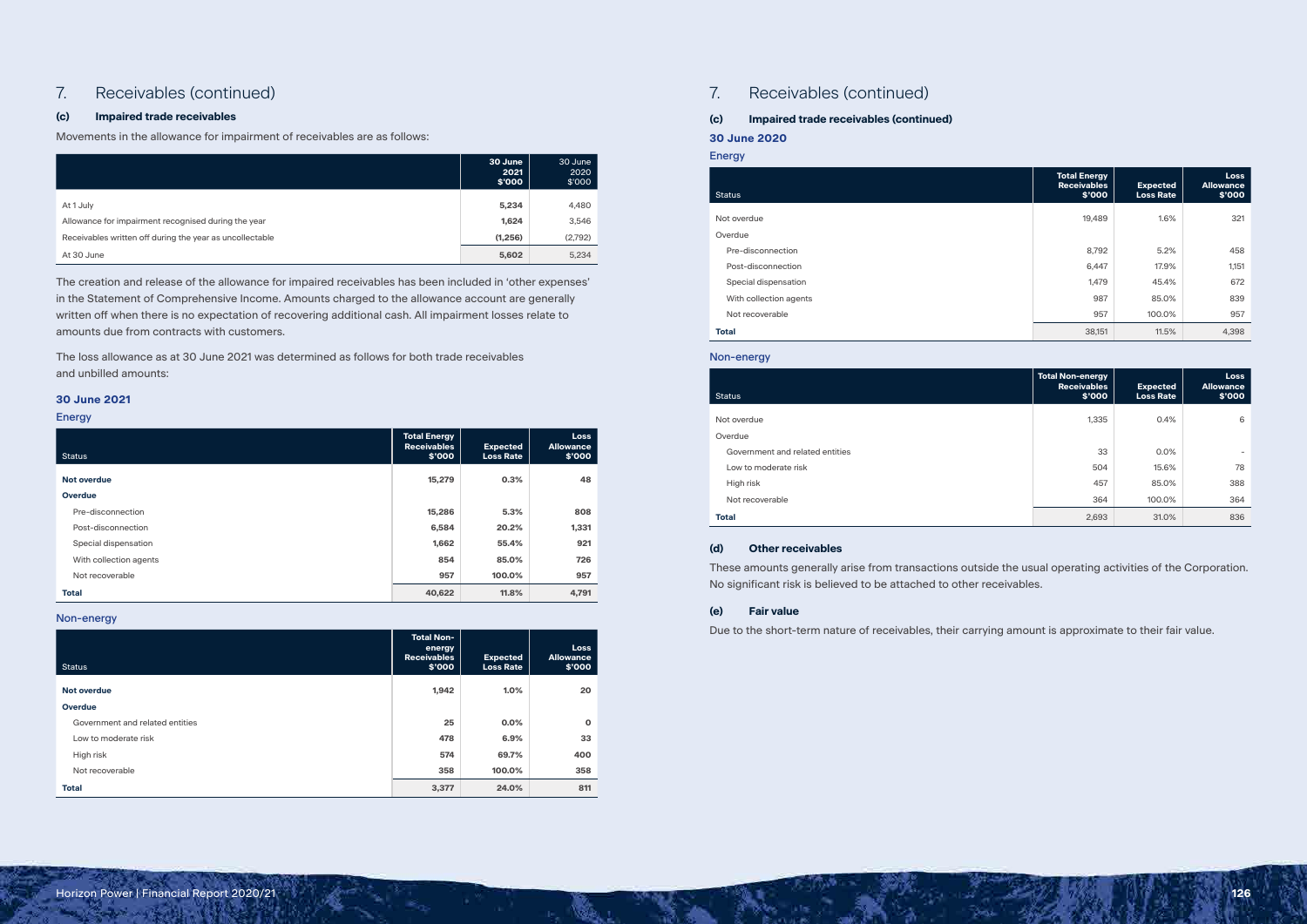# 8. Inventories

# **(a) Accounting policy**

Inventories are valued at the lower of cost and net realisable value. The cost of inventories is based on the weighted average cost principle, and includes cost incurred in bringing inventories to their present location and condition.

Net realisable value is the estimated selling price in the ordinary course of business, less estimated costs of completion and the estimated costs necessary to make the sale.

# **(b) Amounts recognised in Statement of Financial Position**

|                          | 30 June<br>2021<br>\$'000 | 30 June<br>2020<br>\$'000 |
|--------------------------|---------------------------|---------------------------|
| <b>Materials</b>         | 10,770                    | 10,334                    |
| Fuel                     | 835                       | 935                       |
| <b>Total inventories</b> | 11,605                    | 11,269                    |

# 9. Intangible assets

# **(a) Accounting policy**

Intangible assets acquired separately are capitalised at cost at the date of acquisition. Following initial recognition, the cost model is applied to the class of intangible asset.

# (i) Computer software

Computer software expenditure is capitalised at historical cost less accumulated amortisation and any accumulated impairment losses. Subsequent expenditure is included in intangible assets only when it is probable the item associated with the cost will generate future economic benefits and the expenditure can be measured reliably.

Internally generated computer software is recognised only if an asset is created that can be identified; it is probable the asset created will generate future economic benefits; and the development cost of the asset can be measured reliably. Where no internally generated asset can be recognised the development cost is expensed to the profit or loss.

# (ii) Patents, trademarks and other rights

Patents, trademarks and other rights are capitalised at historical cost less accumulated amortisation and any accumulated impairment losses. Subsequent expenditure is included in intangible assets only when it is probable the item associated with the cost will generate future economic benefits and the expenditure can be measured reliably.

# 9. Intangible assets (continued)

# **(a) Accounting policy (continued)**

# (iii) Renewable energy certificates

Under the *Renewable Energy (Electricity) Act 2000*, parties on grids of more than 100 MW making wholesale acquisitions of electricity (relevant acquisitions) are required to demonstrate that they are supporting the generation of renewable electricity by purchasing increasing amounts of renewable energy certificates (RECs). The Act imposes an annual liability, on a calendar year basis, by applying the specified Renewable Power Percentage and Small-Scale Technology Percentage to the relevant volume of electricity acquired.

These parties demonstrate compliance by surrendering RECs to the Office of the Renewable Energy Regulator (ORER). Large-Scale Generation Certificates are surrendered annually between 1 January and 14 February for the previous calendar year (compliance year). Small-Scale Technology Certificates are surrendered on a quarterly basis.

The REC's liability is extinguished by surrendering an equivalent number of RECs, with a penalty applying for any shortfall. Horizon Power has a contract with the Electricity Retail and Generation Corporation, trading as Synergy, for the acquisition of RECs. Horizon Power's liability is based on actual volume of electricity acquired for the last calendar year multiplied by ORER-specified Renewable Power Percentage for that year. RECs purchased from external sources are recognised as intangible assets at their purchase price.

# (iv) Amortisation

The useful lives of intangible assets are assessed to be either finite or indefinite. For intangible assets with finite useful lives, an amortisation expense is recognised in profit or loss over the useful lives of the assets.

The useful lives and amortisation of Horizon Power's major intangible asset classes are as follows:

| Intangible asset                     | <b>Finite/infinite useful life</b> | <b>Amortisation method</b> | Useful life   |
|--------------------------------------|------------------------------------|----------------------------|---------------|
| Computer software                    | Finite                             | Straight-line method       | 5 years       |
| Patents, trademarks and other rights | Finite                             | Straight-line method       | $10-15$ vears |
| Renewable Energy Certificates        | Infinite                           | Not amortised              |               |

Amortisation rates are reviewed annually, and if necessary adjusted to reflect the most recent assessment of the useful lives of the assets.

# (v) Disposal of assets

An intangible asset is de-recognised upon disposal or when no future economic benefits are expected to arise from the continued use of the asset. Any gain or loss arising from de-recognition of an intangible asset is measured as the difference between the net disposal proceeds and the carrying amount of the asset and is recognised in profit or loss when the asset is de-recognised.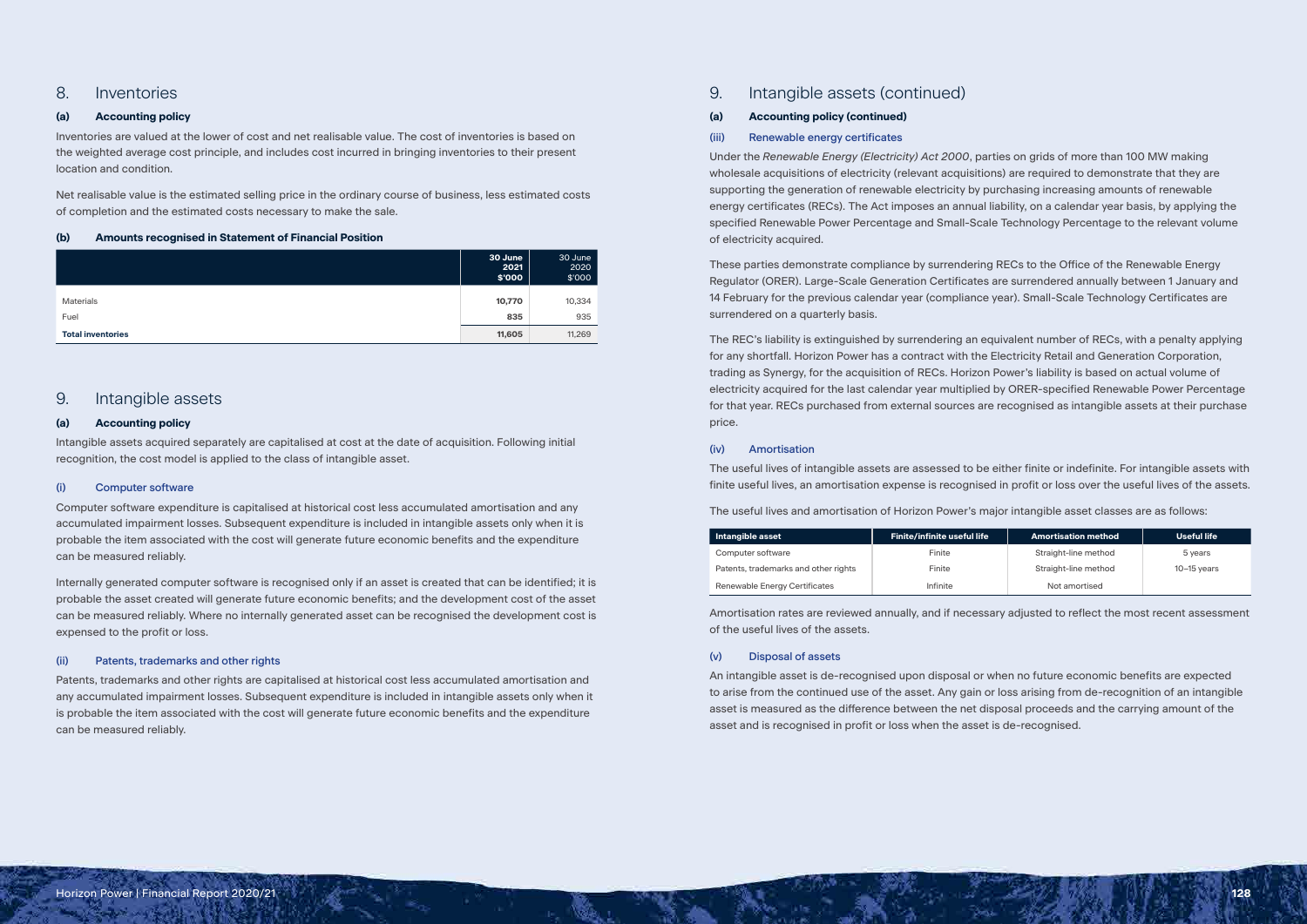# 9. Intangible assets (continued)

# **(b) Amounts recognised in Statement of Financial Position**

## (i) Current assets

| Renewable energy certificates | 30 June<br>2021<br>\$'000 | 30 June<br>2020<br>\$'000 |
|-------------------------------|---------------------------|---------------------------|
| Opening balance               | 1,659                     | 3,395                     |
| <b>Additions</b>              | 9,749                     | 10,321                    |
| Surrendered                   | (10, 235)                 | (12,057)                  |
| Closing balance               | 1,173                     | 1,659                     |

#### (ii) Non-current assets

|                           | Patents,<br>trademarks<br>and other<br>rights<br>\$'000 | <b>Computer</b><br>software<br>\$'000 | <b>Total</b><br>\$'000 |
|---------------------------|---------------------------------------------------------|---------------------------------------|------------------------|
| Year ended 30 June 2021   |                                                         |                                       |                        |
| Opening carrying amount   | 1                                                       | 22,267                                | 22,268                 |
| <b>Transfers from WIP</b> | $\blacksquare$                                          | 18,650                                | 18,650                 |
| Amortisation charge       | (1)                                                     | (8,168)                               | (8,169)                |
| Closing carrying amount   | $\qquad \qquad \blacksquare$                            | 32,749                                | 32,749                 |
| At 30 June 2021           |                                                         |                                       |                        |
| Cost                      | 19                                                      | 98,654                                | 98,673                 |
| Accumulated amortisation  | (19)                                                    | (65, 905)                             | (65, 924)              |
| Carrying amount           | $\blacksquare$                                          | 32,749                                | 32,749                 |
|                           |                                                         |                                       |                        |
| Year ended 30 June 2020   |                                                         |                                       |                        |
| Opening carrying amount   | 1                                                       | 14,865                                | 14,866                 |
| <b>Transfers from WIP</b> | $\overline{\phantom{0}}$                                | 13,353                                | 13,353                 |
| Amortisation charge       | $\overline{\phantom{a}}$                                | (5,951)                               | (5,951)                |
| Closing carrying amount   | 1                                                       | 22,267                                | 22,268                 |
| At 30 June 2020           |                                                         |                                       |                        |
| Cost                      | 19                                                      | 80,004                                | 80,023                 |
| Accumulated amortisation  | (18)                                                    | (57, 737)                             | (57,755)               |
| Carrying amount           | 1                                                       | 22,267                                | 22,268                 |

# 10. Property, plant and equipment

# **(a) Accounting policy**

Property, plant and equipment are stated at historical cost less accumulated depreciation and any accumulated impairment losses. A gifted asset is recognised at fair value at its initial recognition (at the point of handover to Horizon Power) and depreciated over its useful life.

# (i) Acquisition of assets

The cost method of accounting is used for all acquisitions of assets. Cost is determined as the fair value attributed to the asset at the date of acquisition plus costs incidental to the acquisition. Direct costs, and associated indirect costs in respect of assets being constructed, are capitalised.

Costs are only capitalised when it is probable that future economic benefits will flow from the establishment of the asset and the cost of the asset can be reliably measured.

### (ii) Decommissioning costs

Upon recognition of an item of property, plant and equipment, the cost of the item includes the anticipated costs of dismantling and removing the asset, and restoring the site on which it is located, discounted to their present value as at the relevant date of acquisition.

### (iii) Capitalisation of borrowing costs

Horizon Power, as a Not-for-Profit Public Sector Entity, has elected to expense borrowing costs in the period incurred under AASB 123 Borrowing Costs.

## (iv) Depreciation

Discrete assets that are not subject to continual extension and modification are depreciated using the straight-line method. Such assets include power stations, the transmission network and buildings.

Other assets, primarily the electricity distribution network assets that are continually extended and modified, are depreciated using the reducing balance method. Land is not depreciated.

The useful lives of Horizon Power's major property, plant and equipment classes are as follows:

| • Buildings                | 25-40 years |
|----------------------------|-------------|
| • Plant and equipment      | 4-50 years  |
| • Construction in progress | no deprecia |

Depreciation rates are reviewed annually and, if necessary, adjusted to reflect the most recent assessment of the useful lives of the assets.

# (v) Disposal of assets

An item of property, plant and equipment is de-recognised upon disposal or when no future economic benefits are expected to arise from the continued use of the asset. Any gain or loss arising from de-recognition of an asset is measured as the difference between the net disposal proceeds and the carrying amount of the asset, and is recognised in profit or loss when the asset is de-recognised.

- 
- 
- eciation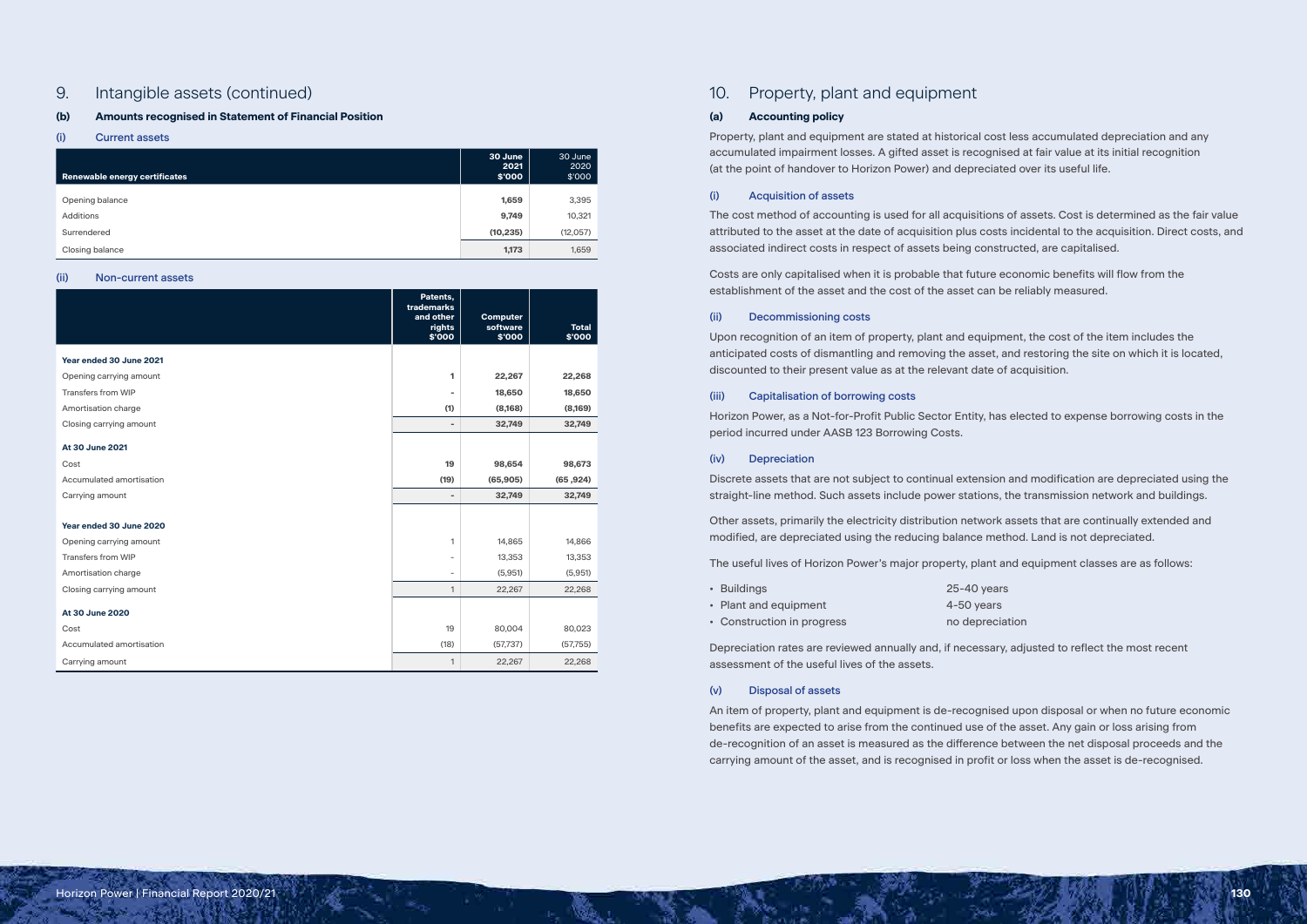# 10. Property, plant and equipment (continued)

# **(a) Accounting policy (continued)**

# (vi) Estimation of useful lives of assets

The estimation of the useful lives of assets has been based on historical experience. Leased equipment is depreciated over the useful life of the asset, however if there is no reasonable certainty that Horizon Power will obtain ownership by the end of the lease term, the leased equipment is depreciated over the shorter of the estimated useful life of the asset and the lease term. In addition, the condition of the assets is assessed at least once per year and considered against the remaining useful life. Adjustments to useful lives are made when considered necessary.

Depreciation charges are included in Note 3.

### (vii) Impairment of assets

At each reporting date Horizon Power assesses whether there is any indication that an asset may be impaired, that is, where events or changes in circumstances indicate the carrying value exceeds the recoverable amount. The assessment includes an evaluation of conditions specific to Horizon Power and to the particular asset that may lead to impairment and includes product and manufacturing performance, technology, economic and political environments and future product expectation. Where an indicator of impairment exists, Horizon Power makes a formal estimate of recoverable amount. Where the carrying amount of an asset exceeds its recoverable amount the asset is considered impaired and is written down to its recoverable amount. Impairment losses are recognised in profit or loss.

There were no indicators of impairment to property, plant and equipment and intangible assets at 30 June 2021 (2020: nil).

#### *Climate Change*

Horizon Power has assessed the impact of climate-related risks on recognised assets, including impact on assets impairment and changes in the useful life of assets.

### *Carbon Pricing*

At 30 June 2021 Horizon Power reports include estimated circa \$0.5 billion of assets that generate or relate to CO<sub>2</sub> emissions, including owned and leased electricity generation assets (including power purchase agreements). The introduction of Carbon Pricing or Carbon Tax might have a potential impact on either the value or remaining useful economic life of these assets. However, as of 30 June 2021, the likelihood of the introduction of a carbon energy reform is considered remote and the shape of future arrangements is not clear.

- Power purchase agreements based on term of contract (10 to 20 years)
- Office and residential properties 2 10 years

Meanwhile, Horizon Power will continue to monitor its carbon emissions and will aim to reduce emissions by energy transformation. One of the key Horizon Power Guiding Principles is to improve the shared environment for the future, by finding cleaner, greener energy solutions and to reduce the carbon intensity.

# 10. Property, plant and equipment (continued)

#### **(a) Accounting policy (continued)**

(vii) Impairment of assets (continued)

#### *Chronic Natural Disasters*

Horizon Power owns assets that can be impacted by acute and extreme weather conditions, such as cyclones or bushfires. However, these are uncertain future events and do not have a chronic nature.

Under Australian Accounting Standards no provisions are allowed against future losses resulting from uncertain future events.

Based on the above, there were no indicators of impairment to property, plant and equipment due to Climate Change at 30 June 2021 (2020: nil).

## (viii) Right-of-use assets

#### **Recognition and Measurement**

Horizon Power assesses at contract inception whether a contract is, or contains, a lease. That is, if the contract conveys the right to control the use of an identified asset for a period of time in exchange for consideration.

Horizon Power recognises right-of-use (ROU) assets at the commencement date of the lease. ROU assets are measured at cost, net of accumulated depreciation and impairment losses, and adjusted for any remeasurement of lease liabilities. The cost of ROU assets includes the amount of lease liabilities recognised, initial direct costs incurred, and lease payments made at or before the commencement date less any lease incentives received.

Horizon Power has lease contracts for power purchase agreements and office and residential properties. Horizon Power also has leases of equipment with terms of less than 12 months or with low value, to which Horizon Power applies the short-term and lease of low-value recognition exemptions.

ROU assets are depreciated on a straight-line basis over the shorter of the lease term and the estimated useful lives of the assets, as follows:

Horizon Power | Financial Report 2020/21 **132**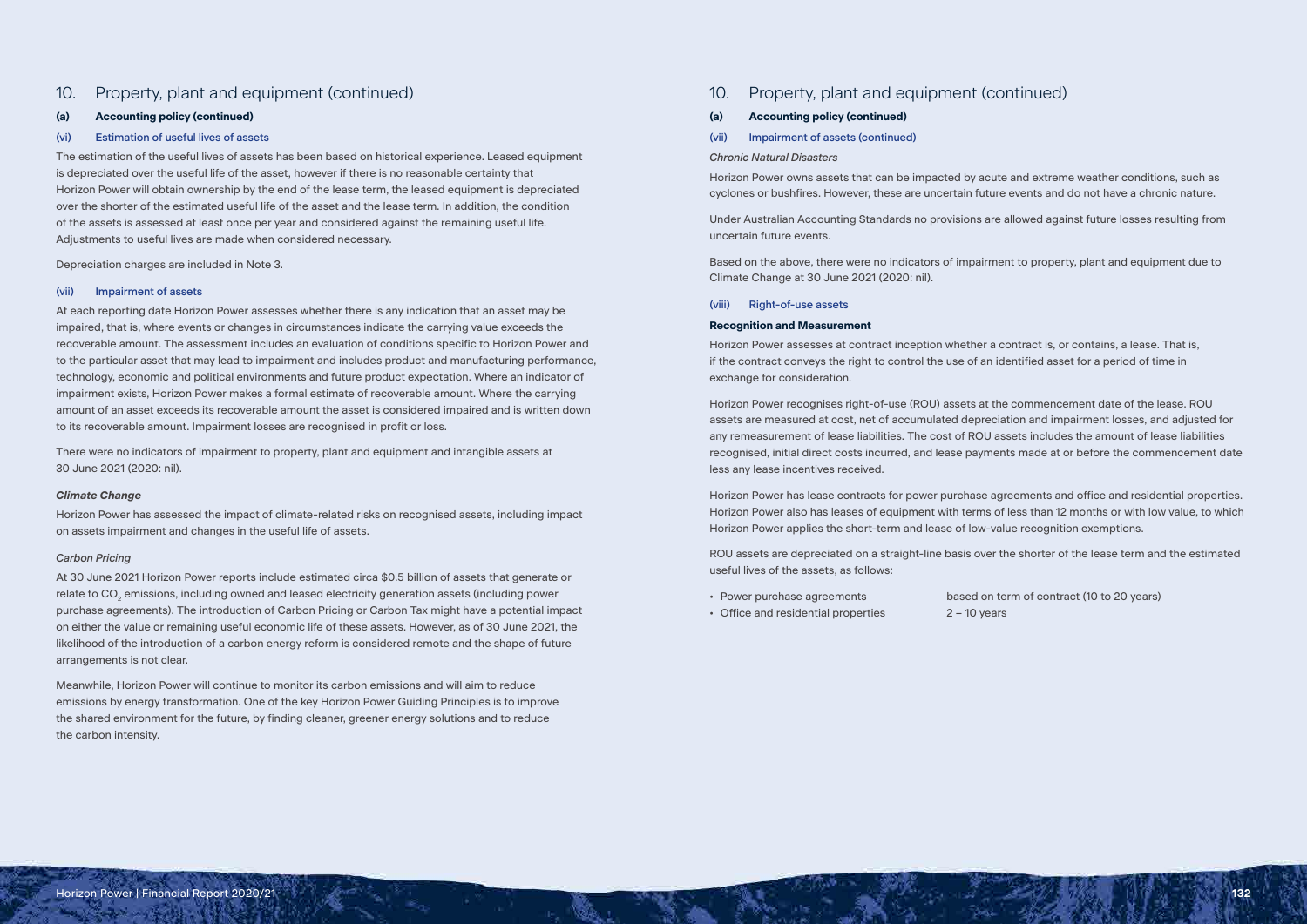# 10. Property, plant and equipment (continued)

# **(b) Amounts recognised in Statement of Financial Position**

|                          | <b>Freehold</b><br>land<br>\$'000 | <b>Buildings</b><br>\$'000 | <b>Plant</b><br><b>Equipment</b><br>\$'000 | Work in<br><b>Progress</b><br>\$'000 | <b>Right-of-Use:</b><br><b>Power</b><br><b>Purchase</b><br><b>Agreements</b><br>\$'000 | <b>Right-</b><br>of-Use:<br><b>Properties</b><br>\$'000 | <b>Total</b><br>\$'000 |
|--------------------------|-----------------------------------|----------------------------|--------------------------------------------|--------------------------------------|----------------------------------------------------------------------------------------|---------------------------------------------------------|------------------------|
| Year ended 30 June 2021  |                                   |                            |                                            |                                      |                                                                                        |                                                         |                        |
| Opening carrying amount  | 12,115                            | 52,517                     | 1,187,783                                  | 98,154                               | 211,487                                                                                | 13,970                                                  | 1,576,026              |
| <b>Additions</b>         | ٠                                 | $\overline{\phantom{a}}$   | 868                                        | 93,187                               | $\blacksquare$                                                                         | 2,215                                                   | 96,270                 |
| <b>Transfers</b>         | $\overline{\phantom{a}}$          | 276                        | 67,142                                     | (86,068)                             | $\blacksquare$                                                                         | $\sim$                                                  | (18,650)               |
| Lease adjustments        | ۰                                 | ۰                          |                                            | $\overline{\phantom{a}}$             | 3,063                                                                                  |                                                         | 3,063                  |
| Depreciation charge      |                                   | (2, 459)                   | (58, 758)                                  | ٠                                    | (28, 129)                                                                              | (1, 551)                                                | (90, 897)              |
| Closing carrying amount  | 12,115                            | 50,334                     | 1,197,035                                  | 105,273                              | 186,421                                                                                | 14,634                                                  | 1,565,812              |
| At 30 June 2021          |                                   |                            |                                            |                                      |                                                                                        |                                                         |                        |
| Cost                     | 12,115                            | 75,567                     | 1,721,926                                  | 105,273                              | 503,266                                                                                | 17,220                                                  | 2,435,367              |
| Accumulated depreciation | ٠                                 | (25, 233)                  | (524, 891)                                 | ٠                                    | (316, 845)                                                                             | (2,586)                                                 | (869, 555)             |
| Carrying amount          | 12,115                            | 50,334                     | 1,197,035                                  | 105,273                              | 186,421                                                                                | 14,634                                                  | 1,565,812              |

Horizon Power receives non-cash capital contributions in the form of gifted assets. The fair value of the non-cash capital contributions included in the additions to plant and equipment in 2021 was nil (2020: \$707,000).

Plant and equipment include capitalised decommissioning costs of \$ 4,603,000 (2020: \$4,596,000).

|                              | <b>Freehold</b><br>land<br>\$'000 | <b>Buildings</b><br>\$'000 | <b>Plant</b><br><b>Equipment</b><br>\$'000 | <b>Work in</b><br><b>Progress</b><br>\$'000 | <b>Right-of-Use:</b><br><b>Power</b><br><b>Purchase</b><br><b>Agreements</b><br>\$'000 | Right-<br>of-Use:<br><b>Properties</b><br>\$'000 | <b>Total</b><br>\$'000 |
|------------------------------|-----------------------------------|----------------------------|--------------------------------------------|---------------------------------------------|----------------------------------------------------------------------------------------|--------------------------------------------------|------------------------|
| Year ended 30 June 2020      |                                   |                            |                                            |                                             |                                                                                        |                                                  |                        |
| Opening carrying amount      | 12,115                            | 51,788                     | 1,174,892                                  | 114,682                                     | 212,288                                                                                |                                                  | 1,565,765              |
| <b>Transition to AASB 16</b> | -                                 | $\overline{\phantom{a}}$   | $\overline{\phantom{a}}$                   | $\overline{\phantom{a}}$                    | 25,409                                                                                 | 15,734                                           | 41,143                 |
| Additions                    | -                                 | $\overline{\phantom{a}}$   | 1,471                                      | 70,736                                      | 886                                                                                    | $\overline{\phantom{0}}$                         | 73,093                 |
| <b>Transfers</b>             | -                                 | 3,169                      | 70,742                                     | (87, 264)                                   | $\overline{\phantom{a}}$                                                               | $\overline{\phantom{a}}$                         | (13, 353)              |
| <b>Disposals</b>             | -                                 | $\overline{\phantom{a}}$   | (106)                                      | $\overline{\phantom{a}}$                    | $\overline{\phantom{a}}$                                                               |                                                  | (106)                  |
| Depreciation charge          | $\qquad \qquad -$                 | (2,440)                    | (59, 216)                                  | $\overline{\phantom{a}}$                    | (27,096)                                                                               | (1,764)                                          | (90, 516)              |
| Closing net book amount      | 12,115                            | 52,517                     | 1,187,783                                  | 98,154                                      | 211,487                                                                                | 13,970                                           | 1,576,026              |
| At 30 June 2020              |                                   |                            |                                            |                                             |                                                                                        |                                                  |                        |
| Cost                         | 12,115                            | 75,291                     | 1,654,382                                  | 98,154                                      | 500,541                                                                                | 15,734                                           | 2,356,217              |
| Accumulated depreciation     | $\overline{\phantom{a}}$          | (22, 774)                  | (466,599)                                  | $\overline{\phantom{a}}$                    | (289,054)                                                                              | (1,764)                                          | (780,191)              |
| Net book amount              | 12,115                            | 52,517                     | 1,187,783                                  | 98,154                                      | 211,487                                                                                | 13,970                                           | 1,576,026              |

# 11. Payables

# **(a) Accounting policy**

These amounts represent liabilities for goods and services provided to Horizon Power prior to the end of the reporting period that are unpaid. The amounts are unsecured and are settled within prescribed periods.

Payables are non-interest bearing and are generally settled on 30-day terms. Other payables are non-interest bearing and generally have settlement terms between 14 and 30 days. Due to the short-term nature of these payables (including the current portion of the Contributory Extension Scheme [CES]), their carrying value approximates their fair value.

CES payables represent amounts received from customers to extend specific electricity supplies. These deposits are progressively refunded as other customers are connected to existing supply extension schemes. By 2022, when the scheme finishes, all scheme members will have their contributions refunded. The non-current portion of the CES payables is stated at fair value, which is estimated as the present value of future cash flows, discounted at the applicable Commonwealth Zero Coupon rates at the end of the reporting date.

# **(b) Amounts recognised in Statement of Financial Position**

# (i) Current liabilities

#### **Contract liabilities**

|                                        | 30 June<br>2021<br>\$'000 | 30 June<br>2020<br>\$'000 |
|----------------------------------------|---------------------------|---------------------------|
| Payables                               | 73,441                    | 73,315                    |
| Contributory extension scheme payables | 693                       | 668                       |
| Other payables                         | 4,588                     | 734                       |
|                                        | 78,722                    | 74,717                    |
| <b>Contract liabilities</b>            | 9,813                     | 6,722                     |

(ii) Non-current liabilities

**Contract liabilities** 

Contributory extension scheme payables

| 30 June<br>2021<br>\$'000 | 30 June<br>2020<br>\$'000 |
|---------------------------|---------------------------|
| 70,437                    | 72,196                    |
| 7                         | 39                        |
| 70,444                    | 72,235                    |

Contract liabilities under Non-current liabilities refer to upfront payments for the use of Horizon Power's network assets and are amortised over the term of the agreements.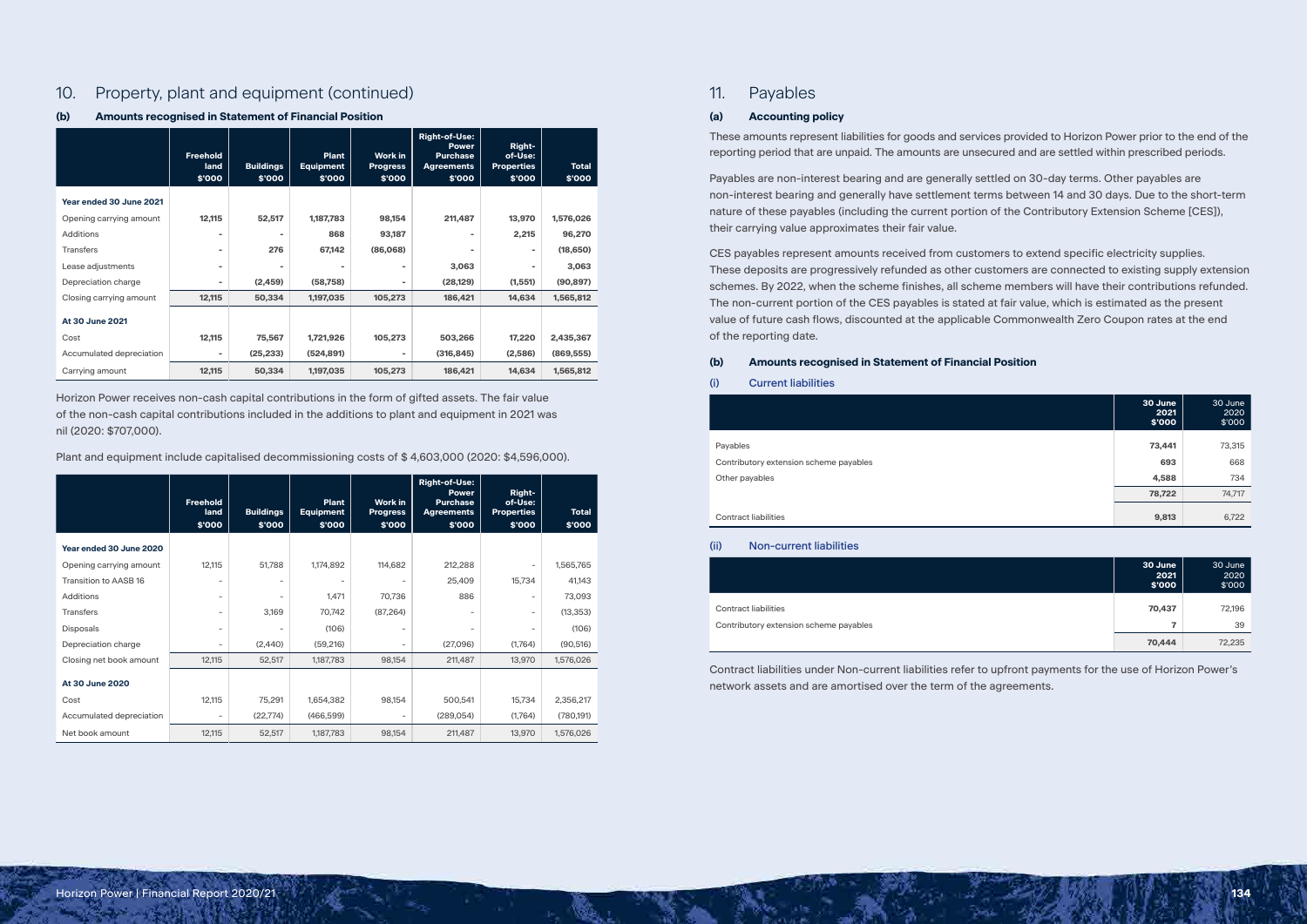# 12. Provisions

# **(a) Accounting policy**

Provisions are recognised when:

- Horizon Power has a present obligation (legal or constructive) as a result of a past event;
- It is probable that an outflow of resources embodying economic benefits will be required to settle the obligation; and
- A reliable estimate can be made of the amount of the obligation.

# (i) Employee benefits

Provision is made for employee benefits accumulated as a result of employees rendering services up to the reporting date. These benefits include annual leave and long service leave.

Liabilities arising in respect of any employee benefits expected to be settled within 12 months from the reporting date are measured at their nominal amount based on remuneration rates that are expected to be paid when the liability is settled. All other employee benefit liabilities are measured at the present value of the estimated future cash outflow to be made in respect of services provided by employees up to the reporting date. The present value of future cash outflows is determined using the projected unit credit method.

A provision for the on-costs attributable to annual leave and unconditional long service leave benefits is recognised in other provisions, not as employee benefits.

# *Estimates and assumptions*

# *• Long Service Leave*

Estimates and assumptions used in calculating the Corporation's long service leave provision include expected future salary rates, employee retention rates and expected future payments. The expected future payments are discounted using market yields at the end of the reporting period on national government bonds with terms to maturity that match, as closely as possible, the estimated future cash outflows. Changes in these estimations and assumptions impact the carrying amount of the long service leave provision.

Pre-conditional and conditional long service leave provisions are classified as non-current liabilities because Horizon Power has an unconditional right to defer the settlement of the liability until the employee has completed the requisite years of service.

### *• Annual Leave*

For annual leave not expected to be wholly settled before 12 months after the end of the reporting period, estimations and assumptions used in calculating the Corporation's annual leave provision include expected future salary increases and employee retention rates. The expected future payments are discounted using market yields at the end of the reporting period on national government bonds with terms to maturity that match, as closely as possible, the estimated future cash outflows.

# 12. Provisions (continued)

# **(a) Accounting policy (continued)**

- (i) Employee benefits (continued)
- *Termination benefits*

Termination benefits are payable when employment is terminated by the Corporation before the normal retirement date, or when an employee accepts voluntary redundancy in exchange for these benefits. Horizon Power recognises termination benefits at the earlier of the following dates: (a) when Horizon Power can no longer withdraw the offer of those benefits; (b) when Horizon Power recognises a cost for restructuring that is within the scope of AASB 137 and involves the payment of termination benefits. In the case of an offer made to encourage voluntary redundancy, the termination benefits are measured based on the number of employees expected to accept the offer. Benefits falling due more than 12 months after the end of the reporting period are discounted to present value.

# (ii) Restoration and decommissioning

Provision is made for the present value of the estimated cost of legal and constructive obligations to restore operating locations in the period in which the obligation arises. The nature of decommissioning activities includes the removal of generating facilities and restoration of affected areas, including the treatment of contaminated sites.

Typically, the obligation arises when the asset is installed at the location. When the provision is initially recognised, the estimated cost is capitalised by increasing the carrying amount of the related generating facility.

Over time, the provision is increased for the change in the present value based on a risk adjusted pre-tax discount rate appropriate to the risks inherent in the liability. The unwinding of the discount is recorded as an accretion charge within finance costs. The carrying amount capitalised in generating assets is depreciated over the useful life of the related assets.

Costs incurred that relate to an existing condition caused by past operations are expensed.

A provision has been made for the present value of anticipated costs of future restoration and decommissioning of generating plants and workshops. The provision includes future cost estimates associated with dismantling closure, decontamination and permanent storage of historical residues. The calculation of this provision requires assumptions such as application of environmental legislation, plant closure dates, available technologies and engineering cost estimates. These uncertainties may result in future actual expenditure differing from the amounts currently provided. The provision recognised for each site is periodically reviewed and updated based on the facts and circumstances available at the time. Changes to the estimated future costs for sites are recognised by adjusting both the expense or asset (if applicable) and provision. The related carrying amounts are disclosed within property, plant and equipment in Note 10.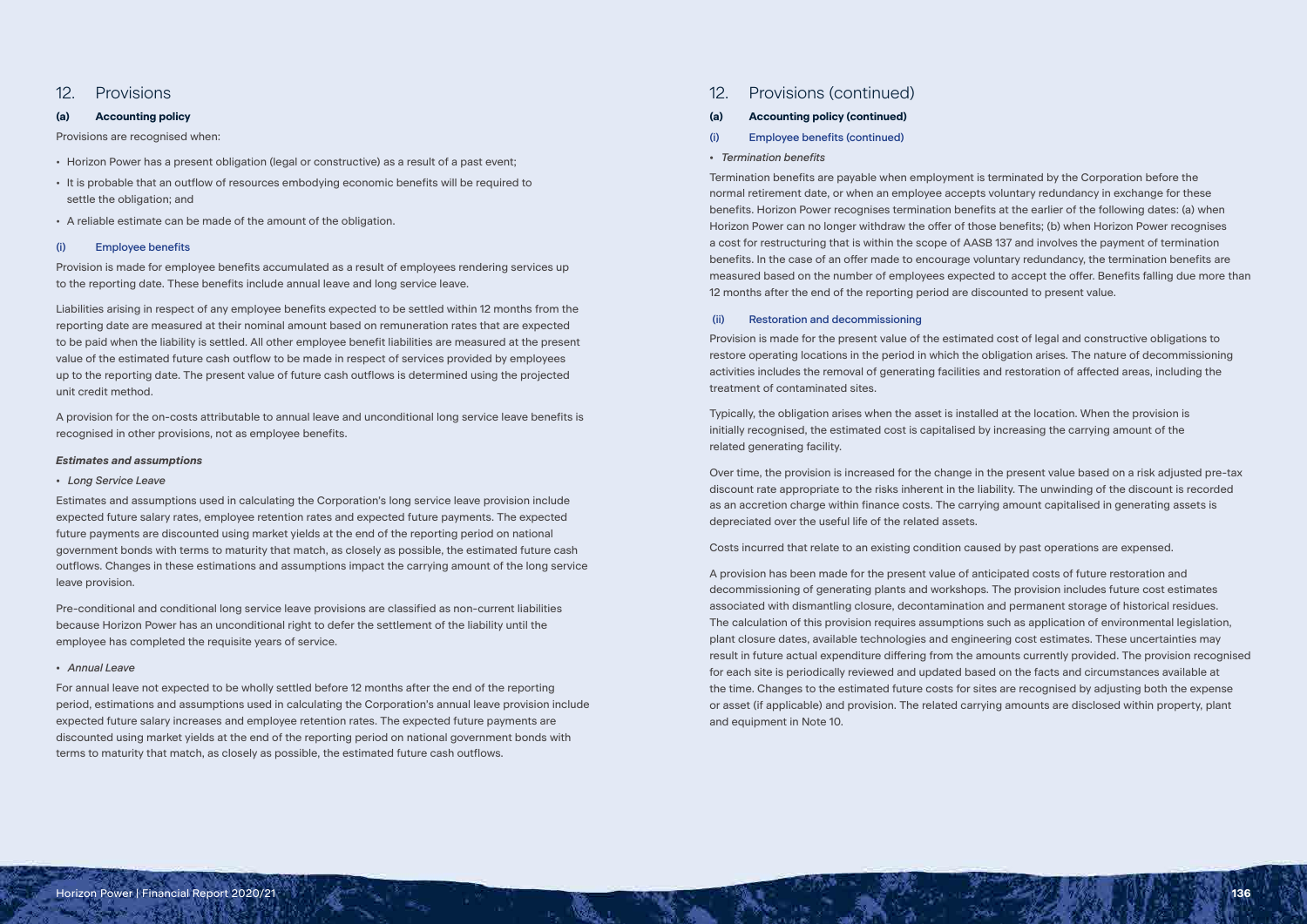# 12. Provisions (continued)

# **(b) Amounts recognised in Statement of Financial Position**

| <b>Current liabilities</b>         | 30 June<br>2021<br>\$'000 | 30 June<br>2020<br>\$'000 |
|------------------------------------|---------------------------|---------------------------|
|                                    |                           |                           |
| Long service leave                 | 7,189                     | 6,890                     |
| Annual leave                       | 5,153                     | 4,358                     |
| Decommissioning and rehabilitation | 2,028                     | 3,722                     |
| Other provisions                   | 4,786                     | 4,134                     |
|                                    | 19,156                    | 19,104                    |

| Non-Current liabilities            | 30 June<br>2021<br>\$'000 | 30 June<br>2020<br>\$'000 |
|------------------------------------|---------------------------|---------------------------|
|                                    |                           |                           |
| Long service leave                 | 1,828                     | 1,414                     |
| Decommissioning and rehabilitation | 11,400                    | 9,816                     |
| Other provisions                   | 321                       | 245                       |
|                                    | 13,549                    | 11,475                    |

| Movements in provisions - decommissioning and rehabilitation | 30 June<br>2021<br>\$'000 | 30 June<br>2020<br>\$'000 |
|--------------------------------------------------------------|---------------------------|---------------------------|
| Carrying amount at start of year                             | 13,538                    | 15,139                    |
|                                                              | (1,064)                   | (2,500)                   |
| Payments/other sacrifices of economic benefits               |                           |                           |
| Changes in assumptions                                       | 868                       | 757                       |
| Unwinding of discount                                        | 86                        | 142                       |
| Carrying amount at end of year                               | 13,428                    | 13,538                    |
| <b>Comprised of:</b>                                         |                           |                           |
| Current                                                      | 2,028                     | 3,722                     |
| Non-Current                                                  | 11,400                    | 9,816                     |
|                                                              | 13,428                    | 13,538                    |

| Movements in provisions - other provisions     | 30 June<br>2021<br>\$'000 | 30 June<br>2020<br>\$'000 |
|------------------------------------------------|---------------------------|---------------------------|
| Carrying amount at start of year               | 4,379                     | 3,569                     |
| Additional provisions recognised               | 4,005                     | 1,839                     |
| Payments/other sacrifices of economic benefits | (3,277)                   | (1,029)                   |
| Carrying amount at end of year                 | 5,107                     | 4,379                     |
| <b>Comprised of:</b>                           |                           |                           |
| Current<br>Non-Current                         | 4,786<br>321              | 4,134<br>245              |
|                                                | 5,107                     | 4,379                     |

# 12. Provisions (continued)

# **(b) Amounts recognised in Statement of Financial Position (continued)**

The annual leave benefits are reported as current because Horizon Power does not have an unconditional right to defer settlement for at least 12 months after the end of the reporting period. Based on past experience annual and long service leave benefits are expected to be taken or paid as follows.

#### **Annual Leave**

Annual leave expected to be settled within 12 months Annual leave expected to be settled after 12 months

| 30 June<br>2021<br>\$'000 | 30 June<br>2020<br>\$'000 |
|---------------------------|---------------------------|
|                           |                           |
| 3,674                     | 3,106                     |
| 1,479                     | 1,252                     |
| 5,153                     | 4,358                     |

#### **Long Service Leave**

Long service leave expected to be settled within 12 months Long service leave expected to be settled after 12 months

| 30 June<br>2021<br>\$'000 | 30 June<br>2020<br>\$'000 |
|---------------------------|---------------------------|
|                           |                           |
| 2,673                     | 2,550                     |
| 6,344                     | 5,754                     |
| 9,017                     | 8,304                     |

# 13. Interest-bearing liabilities

# **(a) Accounting policy**

All interest-bearing liabilities are initially recognised at fair value net of transaction costs incurred. Subsequent to initial recognition, interest-bearing liabilities are measured at amortised cost using the effective interest method. Amortised cost is calculated by taking into account any issue costs and any discount or premium on settlement.

Any difference between the cost and the redemption amount is recognised in profit or loss over the period of the interest-bearing liabilities using the effective interest method.

### (i) Leases

Leases that convey the right of control of an identified asset for a period of time in exchange for consideration are brought to account by recognising a right-of-use asset and lease liability. Recognition occurs at the commencement date or at initial application date of the lease at an amount equal to the present value of the minimum lease payments or, if lower, the fair value of the leased item.

Lease payments are apportioned between borrowing costs in the Statement of Comprehensive Income and reduction of the lease liability in the Statement of Financial Position so as to achieve a constant rate of interest on the remaining balance of the liability.

Capitalised leased assets are depreciated over the shorter of the estimated useful life of the asset or the lease term if ownership is not transferred to Horizon Power.

Horizon Power has recognised leases implicit in existing contracts in accordance with AASB 16 Leases.

Horizon Power has not recognised short-term leases and leases for which the underlying asset is of low value in accordance with recognition exemptions under AASB 16 Leases.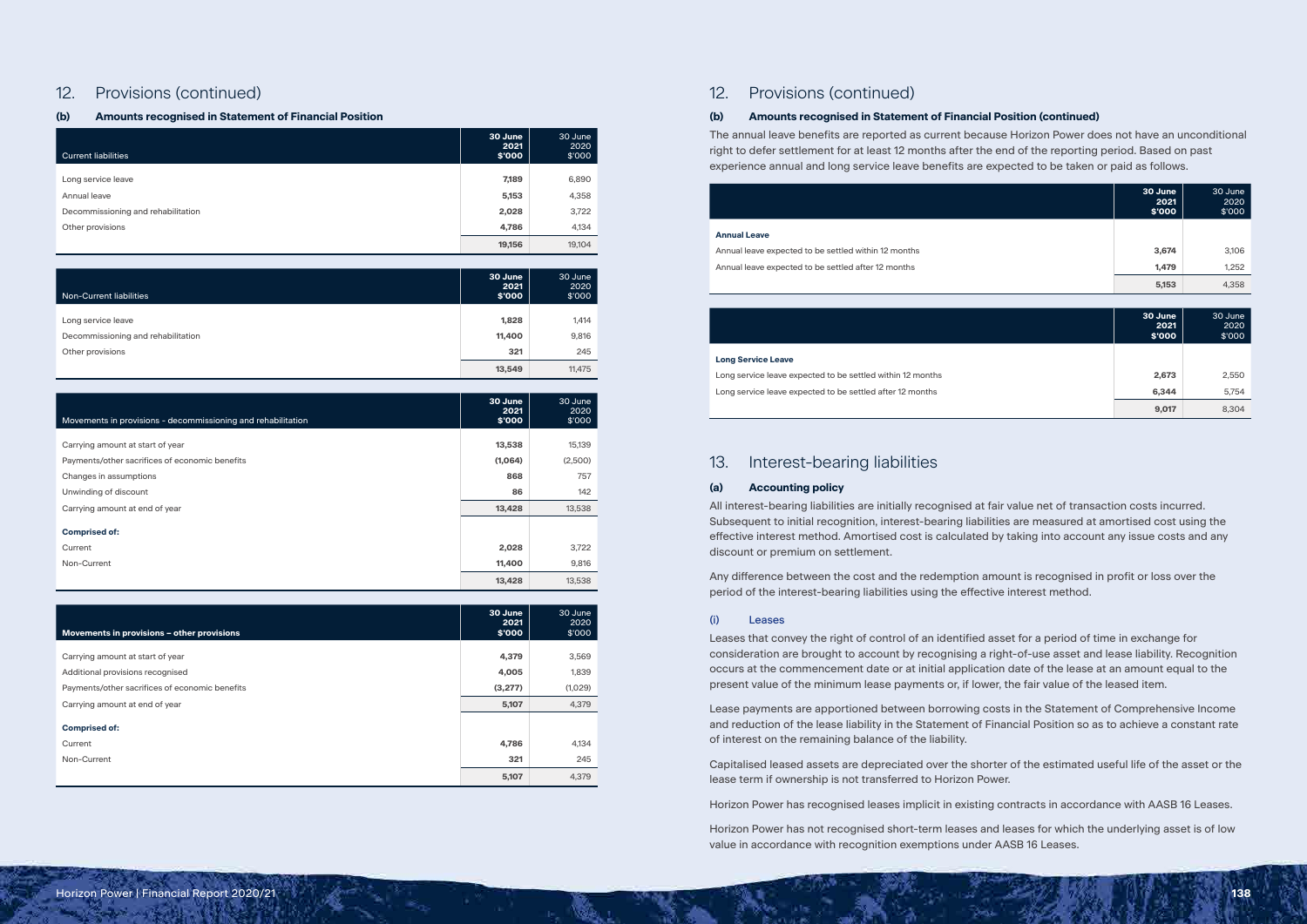# 13. Interest-bearing liabilities (continued)

# **(a) Accounting policy (continued)**

# (i) Leases (continued)

In accordance to AASB 108 Accounting Policies, Changes in Accounting Estimates and Errors, Horizon Power has elected to treat modifications to lease arrangements that do not result in a change in the lease classification as a re-measurement of the original lease arrangement. Horizon Power will re-measure the lease liability using the original interest rate implicit in the lease and the revised minimum lease payments. Any change in the lease liability would be recognised against the carrying amount of the right-of-use asset.

# **(b) Amounts recognised in Statement of Financial Position**

| <b>Current liabilities</b>       | 30 June<br>2021<br>\$'000 | 30 June<br>2020<br>\$'000 |
|----------------------------------|---------------------------|---------------------------|
| <b>Secured</b><br>WATC loans (i) | 55,000                    | 31,546                    |
| <b>Unsecured</b>                 |                           |                           |
| Lease liabilities (Note 21 (b))  | 34,728<br>89,728          | 29,963<br>61,509          |

| Non-Current liabilities                             | 30 June<br>2021<br>\$'000 | 30 June<br>2020<br>\$'000 |
|-----------------------------------------------------|---------------------------|---------------------------|
| <b>Secured</b><br>WATC loans (ii)                   | 696,988                   | 659,350                   |
| <b>Unsecured</b><br>Lease liabilities (Note 21 (b)) | 266,337                   | 297,400                   |
|                                                     | 963,325                   | 956,750                   |

(i)The fair value of WATC current loans is \$55,003,000 (2020: \$31,552,000).

(ii) The fair value of WATC Non-current loans is \$729,259,000 (2020: \$708,355,000).

A master lending agreement with the WATC, an entity owned by the Western Australian State Government, allows Horizon Power the unequivocal right to refinance all or any part of maturing debt at regular intervals.

As at 30 June 2021, the non-current WATC loans of \$721,988,000 included an amount of \$104,153,000 that will become due and payable during the 2021/2022 reporting year. It is Horizon Power's expectation that this amount will be refinanced under the master lending agreement rather than repaid, and therefore has been classified as non-current.

The approval of Horizon Power's forecast borrowing requirements for the next four years, including no repayment of amounts classified as non-current above, is contained within the Western Australian State Budget handed down in December 2020.

Horizon Power's borrowing limits are detailed in Note 6(c).

# 14. Financial risk management

Horizon Power's principal financial instruments comprise receivables, payables, interest-bearing borrowings, derivatives and cash and cash equivalents.

Horizon Power has developed a Financial Risk Management policy to provide a framework through which Horizon Power maintains the appropriate level of control over financial and associated risks. The Treasury Management Committee oversees treasury functions on behalf of the Board to ensure that significant financial and associated risks are managed through a use of various financial instruments.

The main risks arising from Horizon Power's financial instruments are market risk, liquidity risk and credit risk. Horizon Power's policies for managing each of these risks are summarised below.

Horizon Power holds the following financial instruments:

#### **Financial assets**

|                                  | 30 June<br>2021<br>\$'000 | 30 June<br>2020<br>\$'000 |
|----------------------------------|---------------------------|---------------------------|
| <b>Financial assets</b>          |                           |                           |
|                                  |                           |                           |
| Cash and cash equivalents        | 144,868                   | 89,919                    |
| Trade and other receivables      | 40,811                    | 45,659                    |
| Derivative financial instruments | 1,469                     |                           |
|                                  | 187,148                   | 135,578                   |
|                                  |                           |                           |
| <b>Financial liabilities</b>     |                           |                           |
| Payables                         | 78,722                    | 74,717                    |
| Derivative financial instruments | ۰                         | 1,897                     |
| Interest bearing liabilities     | 1,053,053                 | 1,018,259                 |
|                                  | 1,131,775                 | 1,094,873                 |

#### **Financial liabilities**

## **(a) Market risk**

# (i) Foreign exchange risk

Horizon Power's exposure to foreign currency risk at the current reporting date is low because all the transactions were denominated in Australian dollars (AUD). Exchange rate exposures are managed by the Horizon Power Treasury group within approved policy parameters utilising forward foreign exchange contracts.

It is the policy of Horizon Power to enter into forward foreign exchange contracts to cover significant foreign currency payments and receipts.

Although diesel fuel payments are made in Australian dollars, the relevant wholesale market for Gasoil is denominated in United States dollars (USD) and as such, there is an indirect exposure to the AUD/USD exchange rate.

This exposure is managed by the use of AUD denominated Gasoil commodity swaps to hedge against increases in wholesale crude oil prices and falls in the AUD/USD exchange rate.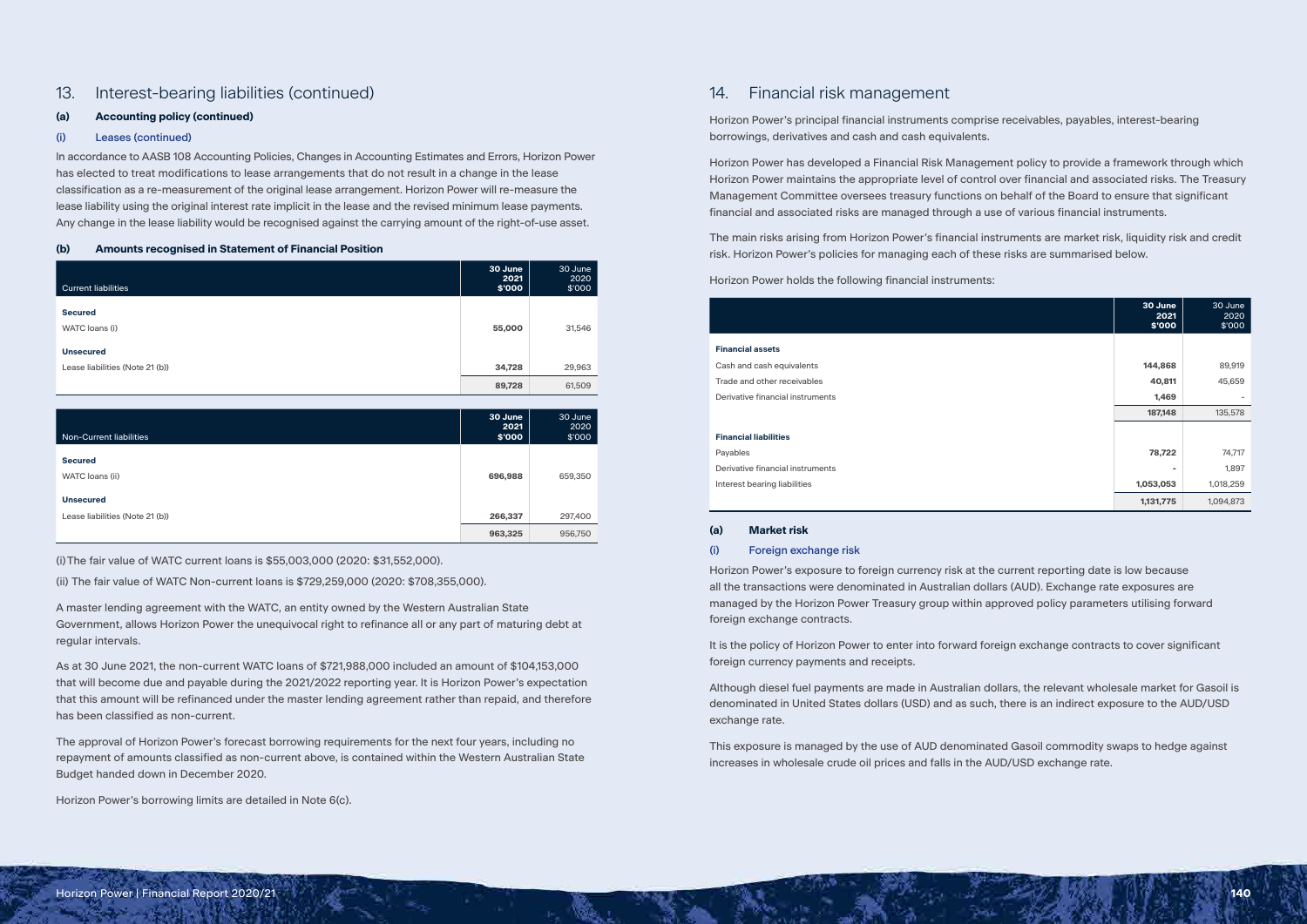# 14. Financial risk management (continued)

# **(a) Market risk (continued)**

# (ii) Commodity price risk

Commodity price risk represents the extent to which movements in commodity prices will impact Horizon Power results. Horizon Power is exposed to commodity price risk for distillate fuel (Gasoil).

Horizon Power is exposed to fluctuations in the Gasoil price through the purchase of fuel for its diesel power stations as well as fuel consumed by its power producers.

Horizon Power deals in Gasoil commodity swaps for the purpose of providing an economic hedge against Gasoil costs. The limits of this trading are set by the Board.

At 30 June 2021 Horizon Power has economically hedged 64,207 barrels at an average price of AUD \$81.49 per barrel.

# *Sensitivity*

At 30 June 2021, if commodity prices had decreased/increased by 10% from the year end rates with all other variables held constant, the impact on Horizon Power's post-tax profit for the year would have not been significant (less than \$1 million).

# (iii) Interest rate risk

Horizon Power's exposure to market risk for changes in interest rates relates primarily to its long-term debt obligations.

Horizon Power's borrowings obtained through the WATC include loans at fixed and floating rates with varying maturities. Borrowings with floating debts, including a working capital facility of \$30 million, have variable interest rates linked to movements in Reserve Bank of Australia rates. The risk on the fixed interest rate debts is managed through portfolio diversification and variation in maturity dates.

At balance date Horizon Power had the following financial assets exposed to Australian variable interest rate risk.

|                                              | 30 June 2021                              |                          | 30 June 2020                              |                          |
|----------------------------------------------|-------------------------------------------|--------------------------|-------------------------------------------|--------------------------|
|                                              | Weighted<br>average<br>interest rate<br>% | <b>Balance</b><br>\$'000 | Weighted<br>average<br>interest rate<br>% | <b>Balance</b><br>\$'000 |
| <b>Financial Assets</b>                      |                                           |                          |                                           |                          |
| Cash and cash equivalents                    | 0.09%                                     | 144,868                  | 0.4%                                      | 89,919                   |
| <b>Financial Liabilities</b>                 |                                           |                          |                                           |                          |
| <b>WATC Loans</b>                            | 1.03%                                     | (86, 734)                | 1.11%                                     | (66,790)                 |
| Net exposure to cash flow interest rate risk |                                           | 58,134                   |                                           | 23,129                   |

Horizon Power's policy is to manage its finance costs using fixed debt with the objective of achieving cost effective outcomes whilst managing interest rate risk to avoid uncertainty and volatility in the marketplace.

# 14. Financial risk management (continued)

# **(a) Market risk (continued)**

# (iii) Interest rate risk (continued)

Horizon Power constantly analyses its interest rate exposure. Within this analysis, consideration is given to potential renewals of existing positions and alternative financing.

# *Sensitivity*

At 30 June 2021, if interest rates had decreased/increased by 100 basis points from the year-end rates with all other variables held constant, the impact on Horizon Power's post-tax profit for the year would have not been significant (less than \$1 million).

# **(b) Credit risk**

Horizon Power operates predominantly within the electricity generation, transmission, distribution and sales industry and accordingly is exposed to risks affecting that industry. The maximum exposure to this industry risk is the carrying value of trade debtors, before allowance is made for impairment of receivables.

Credit risk in respect of trade receivable is detailed in Note 7(c).

Horizon Power follows stringent credit control and management procedures in reviewing and monitoring debtor accounts.

With respect to credit risk arising from cash and cash equivalents, Horizon Power's exposure to credit risk arises from default of the counter party, with a maximum exposure equal to the carrying amount of the cash and cash equivalents.

Horizon Power maintains cash and cash equivalents through highly-rated financial institutions.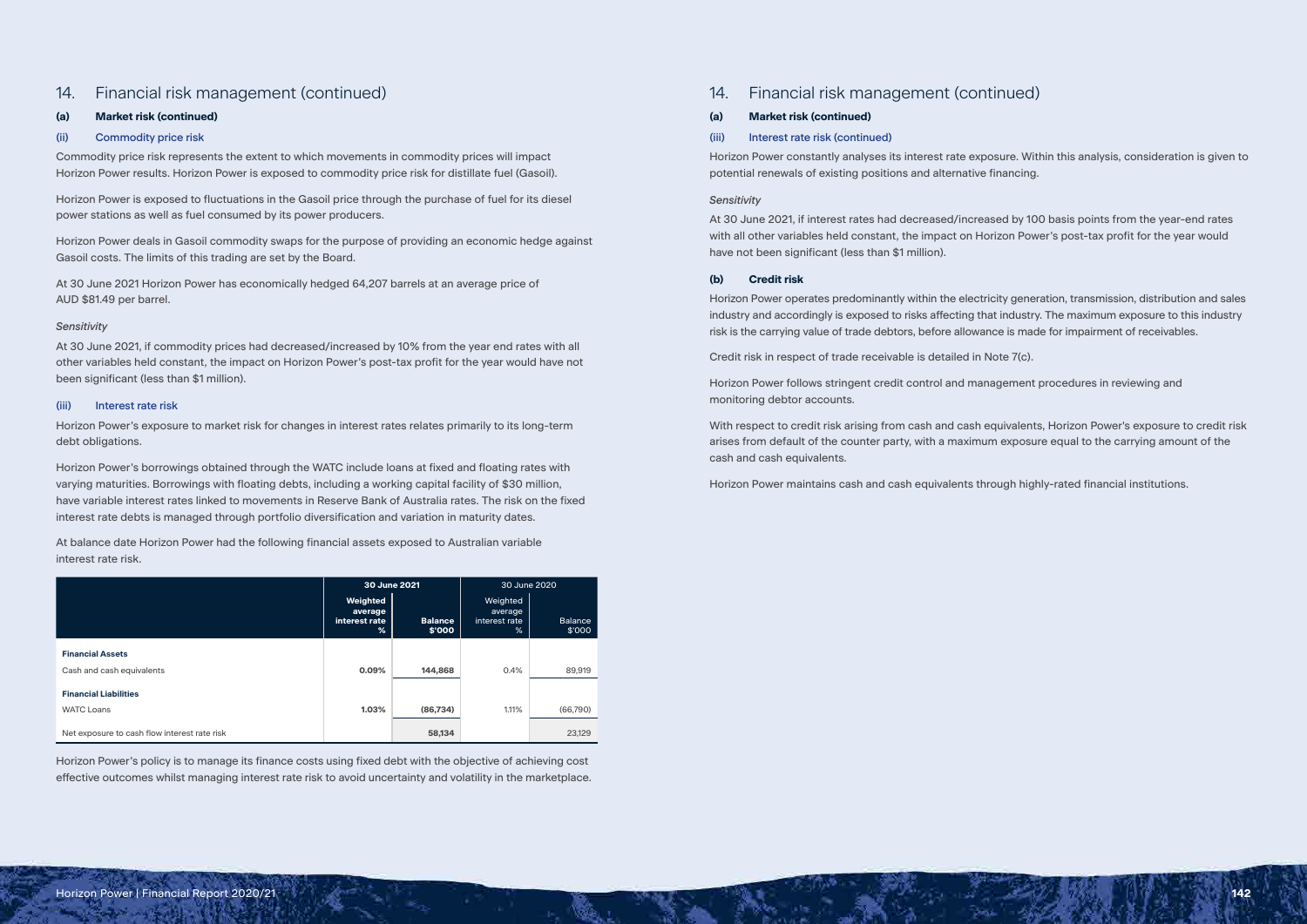# 14. Financial risk management (continued)

# **(c) Liquidity risk**

Horizon Power's objective is to ensure adequate funding is available at all times, to meet the commitments of Horizon Power, as they arise.

The table below reflects the contractual maturity of financial liabilities, including estimated interest payments. These include payables and interest-bearing borrowings.

# *Financing arrangements*

| At 30 June 2021                       | <b>Within one</b><br>year<br>\$'000 | <b>Later than</b><br>one year but<br>not later than<br>five years<br>\$'000 | <b>Later than</b><br>five years<br>\$'000 | <b>Total</b><br>\$'000 |
|---------------------------------------|-------------------------------------|-----------------------------------------------------------------------------|-------------------------------------------|------------------------|
| <b>Liabilities</b>                    |                                     |                                                                             |                                           |                        |
| Interest-bearing loans and borrowings | 106,344                             | 318,580                                                                     | 354,641                                   | 779,565                |
| Lease liabilities                     | 34,728                              | 153,174                                                                     | 113,163                                   | 301,065                |
| Trade and other payables              | 73,224                              | ۰                                                                           | $\overline{\phantom{a}}$                  | 73,224                 |
| Other financial liabilities           | 693                                 | 7                                                                           | $\overline{\phantom{a}}$                  | 700                    |
| <b>Total liabilities</b>              | 214,989                             | 471,761                                                                     | 467.804                                   | 1,154,554              |

| At 30 June 2020                       | <b>Within one</b><br>year<br>\$'000 | <b>Later than</b><br>one year but<br>not later than<br>five years<br>\$'000 | <b>Later than</b><br>five years<br>\$'000 | <b>Total</b><br>\$'000 |
|---------------------------------------|-------------------------------------|-----------------------------------------------------------------------------|-------------------------------------------|------------------------|
| <b>Liabilities</b>                    |                                     |                                                                             |                                           |                        |
| Interest-bearing loans and borrowings | 115,945                             | 351,245                                                                     | 300,130                                   | 767,320                |
| Leases                                | 29,963                              | 143,833                                                                     | 153,567                                   | 327,363                |
| Trade and other payables              | 72,851                              | $\overline{\phantom{a}}$                                                    | ۰                                         | 72,851                 |
| <b>Derivatives</b>                    | 1,897                               | $\overline{\phantom{a}}$                                                    | $\overline{\phantom{0}}$                  | 1,897                  |
| Other financial liabilities           | 668                                 | 39                                                                          | -                                         | 707                    |
| <b>Total liabilities</b>              | 221,324                             | 495,117                                                                     | 453,697                                   | 1,170,138              |



# 15. Contributed equity

# **(a) Accounting policy**

AASB Interpretation 1038 'Contributions by Owners Made to Wholly-Owned Public Sector Entities' requires transfers, other than as a result of a restructure of administrative arrangements, in the nature of equity contributions to be designated by the State Government (the owner) as contributions by owners (at the time of, or prior to transfer) before such transfers can be recognised as equity contributions. Capital contributions have been credited directly to Contributed Equity.

Transfer of net assets to/from other agencies, other than as a result of a restructure of administrative arrangements, is designated as contributions by owners where the transfers are non-discretionary and non-reciprocal.

#### **(b) Amounts recognised in Statement of Financial Position**

**Opening Balance** 

Equity contribution during the financial year

Total contributed equity at the end of the financial year (i)

| 30 June<br>2021<br>\$'000 | 30 June<br>2020<br>\$'000 |
|---------------------------|---------------------------|
| 392,097                   | 375,047                   |
| $\blacksquare$            | 17,050                    |
| 392,097                   | 392,097                   |

(i) In the year ended 30 June 2021 and 30 June 2020, the increase in contributed equity was in respect of the following:

**Mid-West Pipeline Joint Venture** 

Total increase in contributed equity

| 30 June<br>2021<br>\$'000 | 30 June<br>2020<br>\$'000 |
|---------------------------|---------------------------|
| $\blacksquare$            | 17,050                    |
| $\overline{a}$            | 17,050                    |

# 16. Dividends

Horizon Power's dividend policy is to pay 75% of the Net Profit After Tax plus any special dividend. Dividends are subject to a solvency test and declared in consultation with the Minister for Energy.

Final dividend for previous financial year Interim dividend for previous financial year **Special dividend** 

| 30 June<br>2021<br>\$'000 | 30 June<br>2020<br>\$'000 |
|---------------------------|---------------------------|
| 1,522                     | 1,324                     |
| 5,160                     | -                         |
| $\overline{\phantom{a}}$  | 1,100                     |
| 6,682                     | 2,424                     |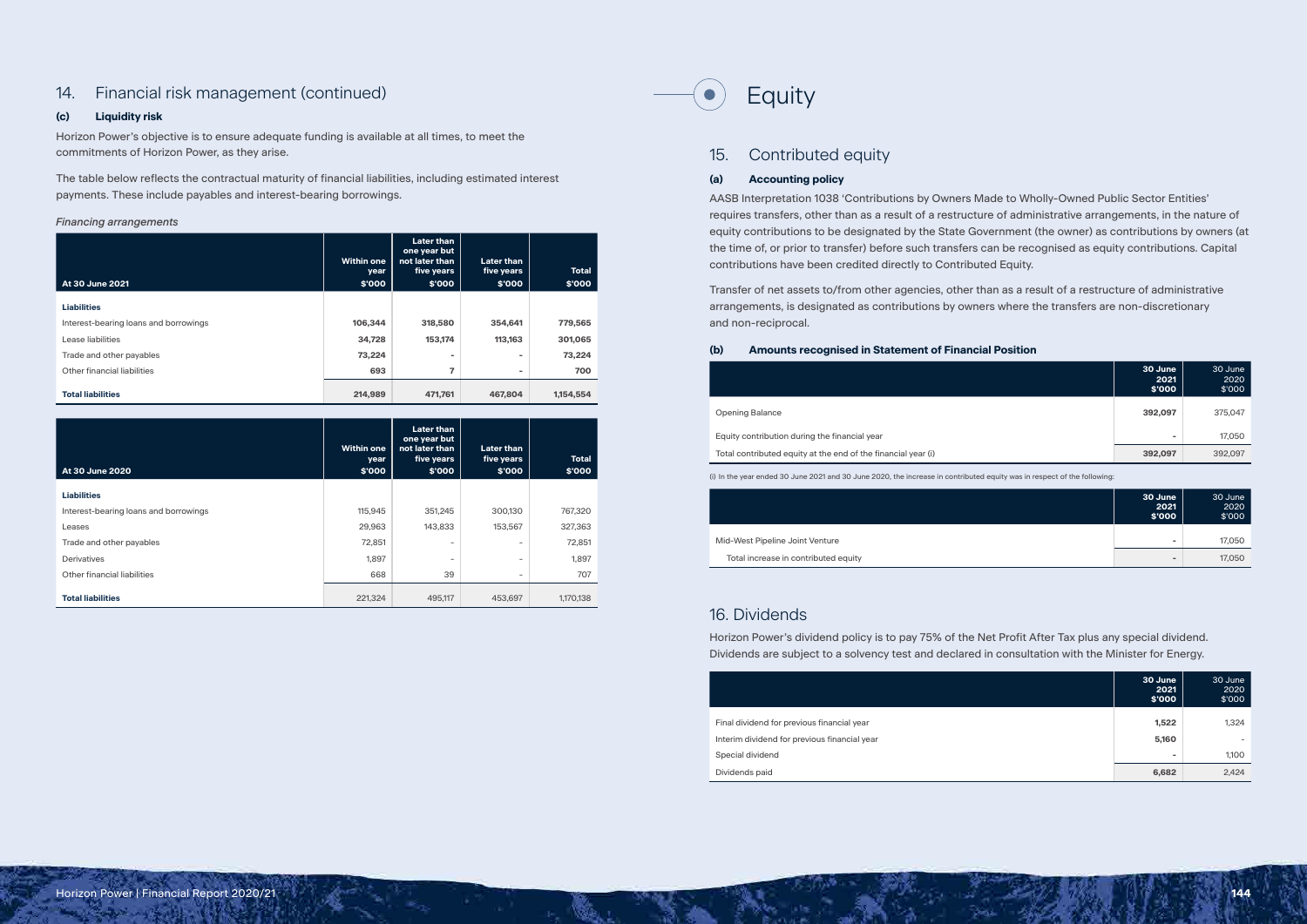# 17. Interests in joint operations and joint venture

# **(a) Accounting policy**

# *Interest in joint arrangements*

Joint arrangements are contractual arrangements in which Horizon Power and other parties undertake an economic activity subject to joint control. Joint control is the contractually agreed sharing of control of an arrangement, which exists only when decisions about the relevant activities require the unanimous consent of the parties sharing control.

To the extent the joint arrangement provides Horizon Power with rights to the individual assets and obligations arising from the joint arrangement, the arrangement is classified as a joint operation, and as such Horizon Power recognises its share of the operations assets, liabilities, revenue and expenses, including those incurred jointly. To the extent the joint arrangement provides Horizon Power with rights to the net assets of the arrangement, the investment is classified as a joint venture and accounted for using the equity method.

# **Jointly controlled operations**

| Jointly controlled operations   | <b>Principal activity</b>                                | % of ownership interest |
|---------------------------------|----------------------------------------------------------|-------------------------|
| Mid-West Pipeline Joint Venture | Gas transportation in the Mid-West and Hill 60 Pipelines | 50%                     |

Horizon Power has a 50% ownership interest in the Mid-West Pipeline pursuant to an unincorporated Joint Venture Agreement dated 13 January 1999. The remaining 50% interest is owned by APT Pipelines (WA) Pty Limited. The Mid-West pipeline is a 376 km natural gas pipeline that extends from the Dampier to Bunbury Natural Gas Pipeline to the town of Mount Magnet and to the Windimurra Vanadium Project.

Short-term employee benefits Post-employment benefits Payment of unused leave on termination Payment in lieu of notice **Termination benefits Total compensation of key management personnel 3,344** 3,421

Horizon Power's assets employed in the above jointly controlled operations have been fully depreciated as at 30 June 2019.

# **Interests in joint venture**

| <b>Name of entity</b>  | <b>Principal activity</b>                        | % of ownership interest |
|------------------------|--------------------------------------------------|-------------------------|
| Boundary Power Pty Ltd | Manufacture and sale of Standalone Power Systems | 50%                     |

Boundary Power Pty Ltd, was established in November 2020 as a 50%/50% Incorporated Joint Venture with Ampcontrol Ltd.

The movement in the net carrying value of investment in Boundary Power Pty Ltd is shown below:

|                              | \$'000 |
|------------------------------|--------|
|                              |        |
| Balance as at 1 July 2020    |        |
| Investment                   | 499    |
| Share of profit for the year | 19     |
| Balance as at 30 June 2021   | 518    |

# Other information

# 18. Key management personnel remuneration

Horizon Power's key management personnel has been determined to be the State Cabinet Ministers, members and senior officers of Horizon Power. However, Horizon Power is not obligated to compensate Ministers and therefore disclosures in relation to Ministers' compensation may be found in the Annual Report of State Finances.

Total compensation of key management personnel, comprising Directors and senior officers of Horizon Power for the reporting period are presented below.

| 30 June<br>2021<br>\$'000 | 30 June<br>2020<br>\$'000 |
|---------------------------|---------------------------|
| 3,115                     | 2,418                     |
| 229                       | 231                       |
| -                         | 228                       |
| $\overline{\phantom{a}}$  | 77                        |
| $\overline{\phantom{a}}$  | 467                       |
| 3,344                     | 3,421                     |

Further details of key management personnel remuneration are disclosed in the Board report section of the Annual Report.

# 19. Related party transactions

Related parties of Horizon Power include:

- All Ministers and their close family members, and their controlled or jointly controlled entities;
- All key management personnel and their close family members, and their controlled or jointly controlled entities;
- Other departments and statutory authorities, including their related bodies, that are included in the whole of Government consolidated financial statements;
- Associates and joint ventures of an entity that are included in the whole of Government consolidated financial statements; and
- The Government Employees Superannuation Board (GESB).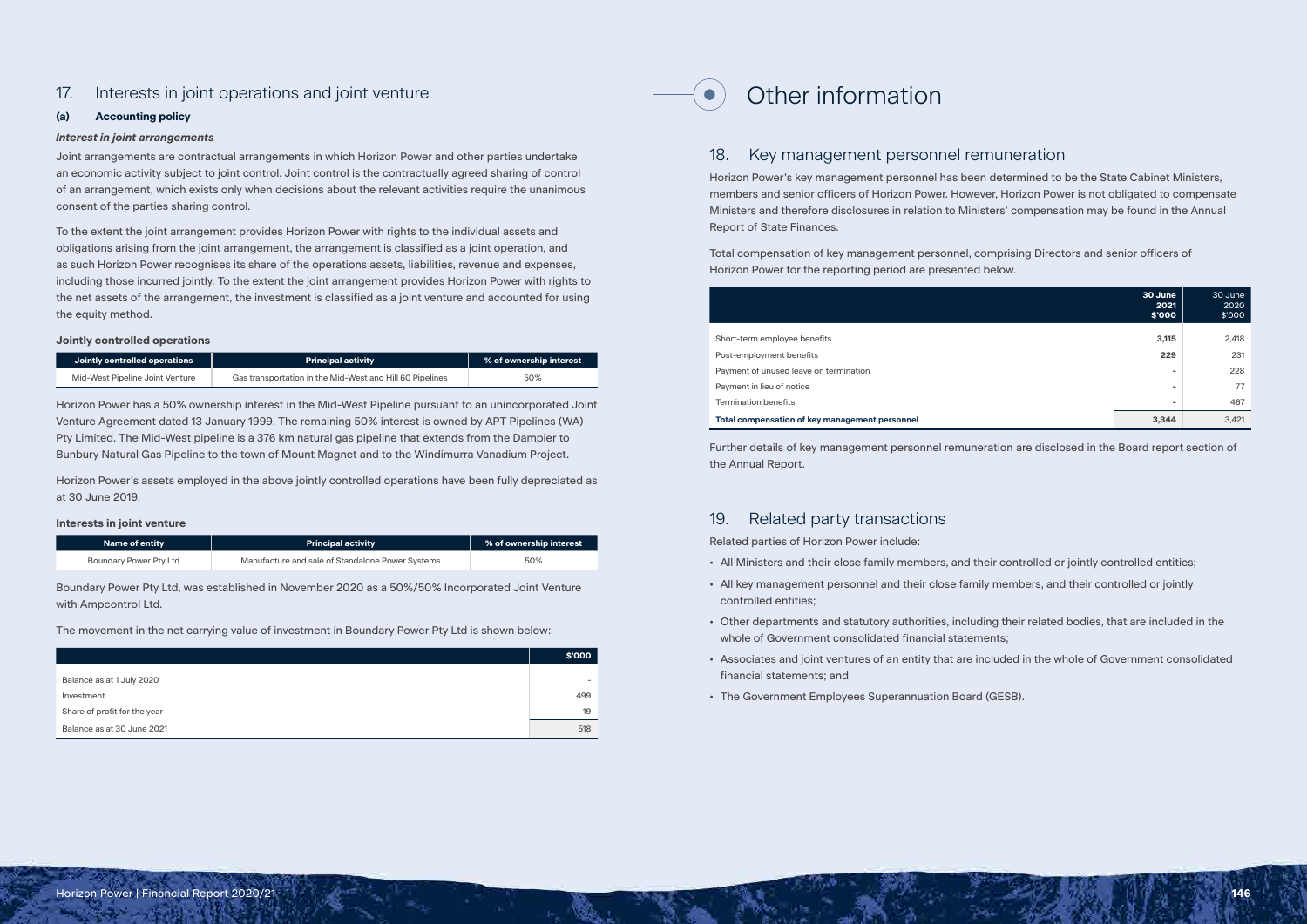# 19. Related party transactions (continued)

Transactions with State Government related entities include the sale of electricity in the ordinary course of business on normal commercial terms. Other significant transactions include:

|                                                                                 |                                                                                                     |                          | <b>Transactions during 2020/21</b> | <b>Amount</b>                             |                              |                                |
|---------------------------------------------------------------------------------|-----------------------------------------------------------------------------------------------------|--------------------------|------------------------------------|-------------------------------------------|------------------------------|--------------------------------|
|                                                                                 | <b>Details of Transactions</b>                                                                      | <b>Payment</b><br>\$'000 | <b>Receipt</b><br>\$'000           | owed by<br><b>Horizon Power</b><br>\$'000 | <b>Commitments</b><br>\$'000 | <b>Refer to</b><br><b>Note</b> |
| <b>Joint Venture</b>                                                            |                                                                                                     |                          |                                    |                                           |                              |                                |
| <b>Boundary Power</b><br>Pty Ltd                                                | Purchase of Standalone<br><b>Power Systems</b>                                                      | 1,300                    |                                    |                                           | 7,926                        |                                |
|                                                                                 | Equity investment                                                                                   | 499                      | $\overline{\phantom{a}}$           | -                                         | $\overline{\phantom{0}}$     | Note 17                        |
| <b>Government Entities</b>                                                      |                                                                                                     |                          |                                    |                                           |                              |                                |
| <b>Western Power</b>                                                            | Purchase of inventories                                                                             | 4,485                    | $\overline{\phantom{a}}$           | 59                                        | 409                          |                                |
|                                                                                 | Purchase of services                                                                                | 1,286                    | $\overline{\phantom{a}}$           | $\overline{\phantom{0}}$                  | 81                           |                                |
|                                                                                 | Sale of services                                                                                    | ä,                       | 2,822                              | -                                         | $\overline{a}$               |                                |
| Synergy                                                                         | Purchase of power                                                                                   | 24,172                   | $\overline{a}$                     | 20                                        | $\overline{\phantom{0}}$     |                                |
|                                                                                 | Sale of services                                                                                    | ä,                       | 712                                |                                           |                              |                                |
| Western Australia                                                               | <b>Debts</b>                                                                                        | 33,908                   | 95,000                             | 751,988                                   | $\overline{a}$               | Note 13                        |
| Treasury<br>Corporation                                                         | <b>Finance Costs</b>                                                                                | 23,119                   | $\overline{7}$                     | $\overline{\phantom{0}}$                  | $\overline{\phantom{0}}$     | Note 3                         |
|                                                                                 | <b>Services</b>                                                                                     | 95                       | 70                                 | ÷,                                        | 46                           |                                |
| <b>Water Corporation</b>                                                        | Water supply                                                                                        | 654                      | 233                                | $\overline{\phantom{0}}$                  | 83                           |                                |
| Department of                                                                   | <b>Tariff Equalisation Fund</b>                                                                     | $\overline{\phantom{a}}$ | 185,000                            |                                           | $\overline{a}$               | Note 2 (b)                     |
| Treasury                                                                        | <b>Community Service</b><br>Obligations                                                             | $\bar{ }$                | 14,328                             | $\overline{\phantom{0}}$                  | $\overline{a}$               |                                |
|                                                                                 | <b>WA Government's</b><br>residential and small<br>business and charity<br>COVID-19 relief measures | $\overline{\phantom{0}}$ | 27,697                             | $\overline{\phantom{0}}$                  | $\overline{a}$               | Note 15                        |
| <b>Other Related Parties</b>                                                    |                                                                                                     |                          |                                    |                                           |                              |                                |
| Esperance<br><b>Tjaltjraak Native</b><br><b>Title Aboriginal</b><br>Corporation | Payment for services<br>received from related party<br>such as training                             | 55                       |                                    |                                           |                              |                                |
| Australian<br>Renewable Energy<br>Agency (ARENA)                                | Grant received from<br>related party                                                                | $\blacksquare$           | 441                                | $\blacksquare$                            | $\overline{a}$               |                                |

Horizon Power had no material related party transactions with Ministers, Senior Officers or their close family members or their controlled or jointly controlled entities, other than as disclosed above.

# 20. Contingencies

# (i) Contingent liabilities

Horizon Power did not have any contingent liabilities as at 30 June 2021 (30 June 2020: nil).

# (ii) Contingent assets

Horizon Power did not have any contingent assets as at 30 June 2021 (30 June 2020: nil).

# (iii) Contaminated sites

Under the *Contaminated Sites Act 2003*, the Corporation is required to report known and suspected contaminated sites to the Department of Environment and Conservation (DEC). In accordance with the Act, DEC classifies these sites on the basis of the risk to human health, the environment and environmental values. Where sites are classified as contaminated and remediation required or possibly contaminated and investigation required, Horizon Power may have a liability in respect of investigation or remediation expenses. All contaminated sites are provided for as per Note 12.

# (iv) Asbestos management

A number of the properties, including power stations and residential accommodations, owned by Horizon Power have asbestos containing materials. Horizon Power has a robust management and monitoring process in place for the ongoing identification and risk assessment of asbestos hazards and implements safe systems of works during any repair, maintenance and demolition works at these sites. Horizon Power complies with the relevant regulations, including the Code of Practice for the Management and Control of Asbestos in Workplaces and commissions compliance surveys on a regular basis. Our long-term objective is the removal of asbestos materials from all our sites.

There is currently no claim against Horizon Power from current or past employees and contractors for illnesses arising from exposure to asbestos that is not covered by RiskCover. Should any claim arise in the future, Horizon Power is likely to be appropriately covered by its workers' compensation and public liability insurance, or RiskCover.

# 21. Remuneration of auditors

**Audit of financial statements** 

| 30 June<br>2021<br>\$'000 | 30 June<br>2020<br>\$'000 |
|---------------------------|---------------------------|
| 225                       | 220                       |
| 225                       | 220                       |

### (i) Audit services

Under the Act, the Auditor General of Western Australian has been appointed as Horizon Power's independent auditor. During the year, the above fees were paid, or are before due and payable, for audit services provided by the Office of Auditor General.

### (ii) Non-audit services

Neither the Office of Auditor General nor their agents provided non-audit services during the year ended 30 June 2021 (2020: Nil).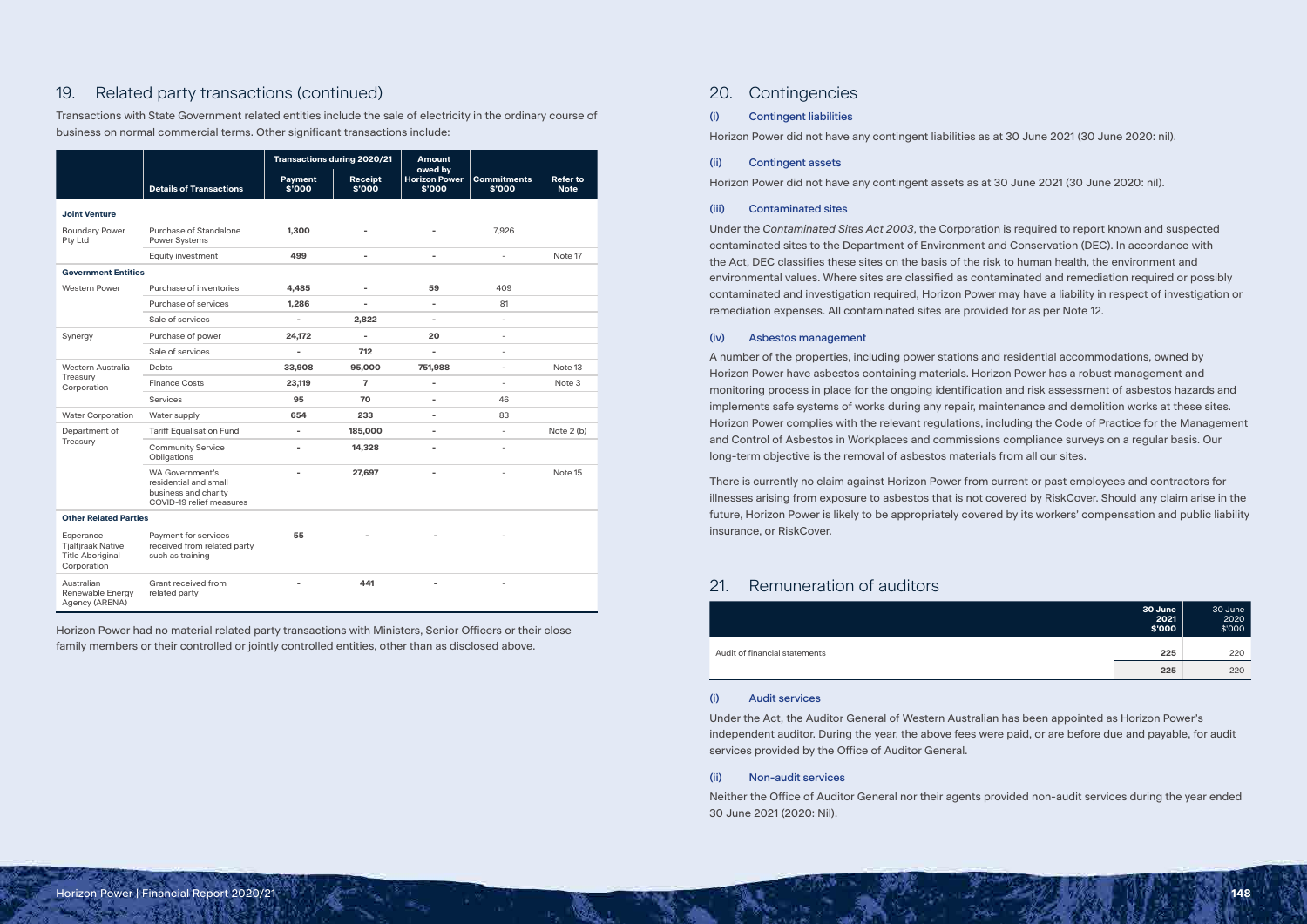# 22. Commitments

# **(a) Capital commitments**

|                 | 30 June<br>2021<br>\$'000 | 30 June<br>2020<br>\$'000 |
|-----------------|---------------------------|---------------------------|
| Within one year | 44,248                    | 23,061                    |
|                 | 44,248                    | 23,061                    |

(i) At 30 June 2021, capital expenditure commitments principally related to Standalone Power Systems (\$8,935,000), Energy Storage in Regional Towns (\$6,138,000), Denham Power Station (\$4,886,000), Denham Hydrogen Demonstration (\$4,192,000), Esperance Power Station (\$3,190,000), Wedgefield Replacement (\$2,946,000), Remote Communities Centralised Solar (\$2,002,000) and Grid Automation (\$1,979,000).

(ii) At 30 June 2020, capital expenditure commitments principally related to Dampier to Karratha Capacity Upgrade (\$10,952,000), Esperance Power Station (\$2,283,000), Grid Automation (\$2,108,000), Roebourne Substation Replacement (\$1,218,000), Utility Grade Off Grid SPS (\$711,000) and Customer Experience Program (\$711,000).

# **(b) Energy Procurement Commitments**

# (i) Lease commitments

Leases relate to the right of control over the use of an identified asset for a period of time in exchange for consideration in accordance with the AASB 16 Leases.

# *Judgments*

Horizon Power has entered into power purchase agreements relating to specific generating facilities and property lease agreements. Horizon Power has assessed whether the agreement is, or contains, a lease.

The determination of whether an arrangement is or contains a lease is based on the substance of the arrangement at inception, including whether the fulfillment of the arrangement is dependent on the use of a specific asset or assets and the arrangement conveys a right to use the asset. Under certain lease arrangements, Horizon Power has the option to purchase the underlying assets.

|                                                           | 30 June<br>2021<br>\$'000 | 30 June<br>2020<br>\$'000 |
|-----------------------------------------------------------|---------------------------|---------------------------|
| Commitments in relation to leases are payable as follows: |                           |                           |
| Within one year                                           | 61,954                    | 60,330                    |
| Later than one year but not later than five years         | 223,474                   | 230,397                   |
| Later than five years                                     | 132,898                   | 186,998                   |
| Minimum lease payments                                    | 418,326                   | 477,725                   |
| Future finance charges                                    | (117, 261)                | (150, 362)                |
| Recognised as a liability                                 | 301,065                   | 327,363                   |
| Representing lease liabilities:                           |                           |                           |
| Current (Note 13 (b))                                     | 34,728                    | 29,963                    |
| Non-current (Note 13 (b))                                 | 266,337                   | 297,400                   |
|                                                           | 301,065                   | 327,363                   |

*Forecast energy procurement requirements are not included in the above commitments.*

# 22. Commitments (continued)

# **(c) Other commitments**

These commitments consist of contractual obligations in respect of fixed charges relating to the purchase of electricity, gas and renewable energy certificates, which are not defined as leases.

|                                                   | 30 June<br>2021<br>\$'000 | 30 June<br>2020<br>\$'000 |
|---------------------------------------------------|---------------------------|---------------------------|
|                                                   |                           |                           |
| Within one year                                   | 126,138                   | 124,836                   |
| Later than one year but not later than five years | 428,208                   | 442,482                   |
| Later than five years                             | 1,839,858                 | 1,930,694                 |
|                                                   | 2,394,204                 | 2,498,012                 |

### **(d) Other lease commitments**

Horizon Power has commitments to leases of low-value IT equipment and to property leases as of 30 June 2021 that do not qualify as Right-of-Use assets under AASB 16 Leases. Property lease rentals are subject to half yearly and yearly reviews.

|                                                     | 30 June<br>2021<br>\$'000 | 30 June<br>2020<br>\$'000 |
|-----------------------------------------------------|---------------------------|---------------------------|
|                                                     |                           |                           |
| Commitments for other lease payable are as follows: |                           |                           |
| Within one year                                     | 637                       | 233                       |
| Later than one year but not later than five years   | 593                       | 62                        |
| Later than five years                               | 15                        | 56                        |
|                                                     | 1,245                     | 351                       |

# 23. Economic dependency

A significant portion of Horizon Power's revenue is derived from the Tariff Equalisation Fund (TEF), which is provided in accordance with the *Electricity Industry Act 2004*. Western Power pays money into the TEF in amounts determined by the Treasurer and the Minister for Energy. This money is released to Horizon Power as determined by the Treasurer. Horizon Power has a significant dependency on the sufficient and timely flow of these funds to effectively remain a going concern entity to continue carrying out its objectives, obligations and commitments in the foreseeable future. Horizon Power began receiving revenue from the TEF from October 2006.

# 24. Subsequent events

There has not arisen in the interval between the end of the reporting period and the date of this report any matter or circumstance likely, in the opinion of the Horizon Power Board, to affect significantly the operations of Horizon Power, the results of those operations, or the state of affairs of Horizon Power in subsequent reporting periods.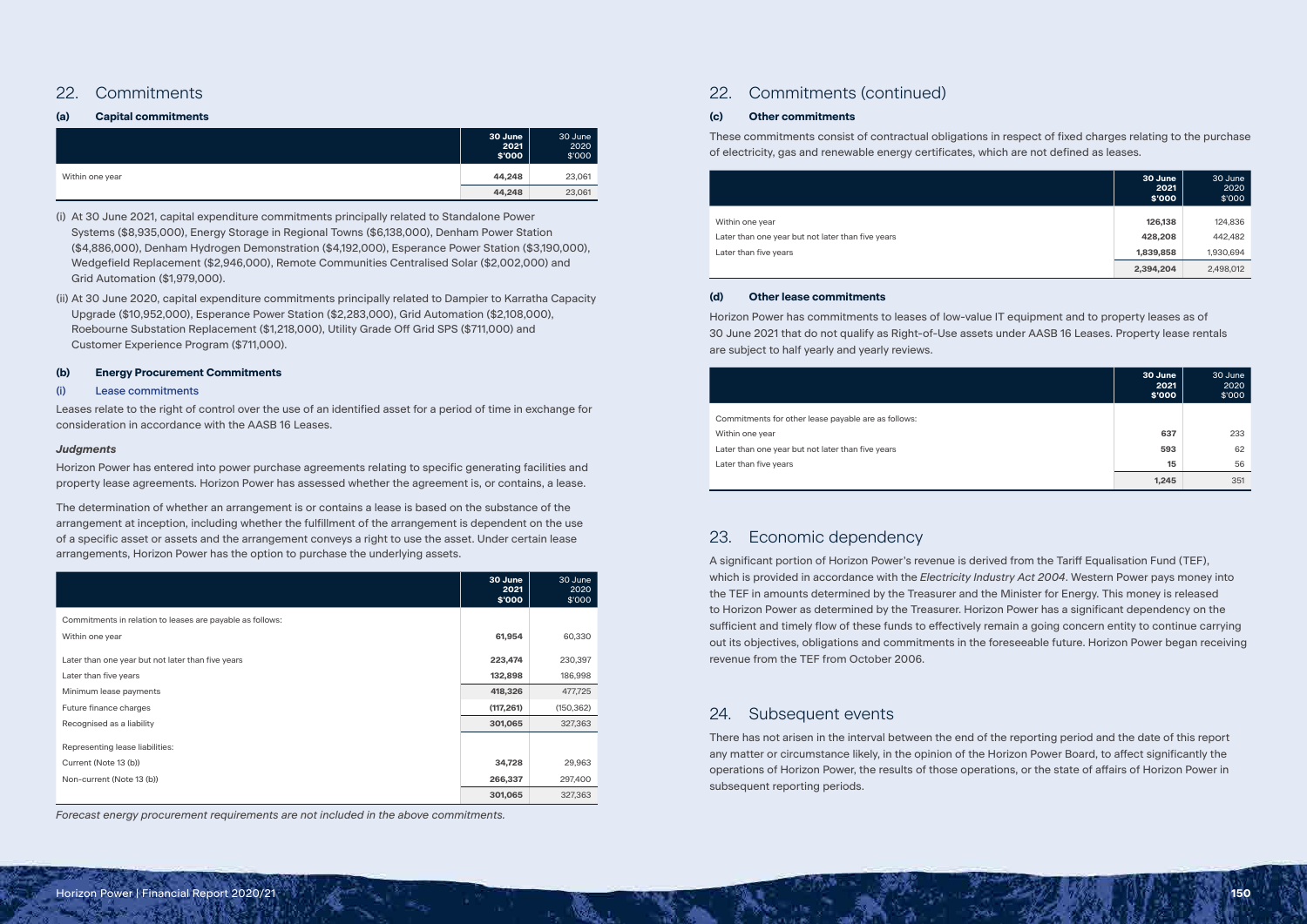In accordance with a resolution of the Directors of the Regional Power Corporation (trading as Horizon Power), we state that:

In the opinion of the Directors:

**Samantha Tough Chair** 

- a) the financial statements and notes of the Corporation are in accordance with Schedule 4 of the *Electricity Corporations Act 2005* (WA), including:
	- i) giving a true and fair view of the Corporation's financial position as at 30 June 2021 and of its performance for the 12-month period ended on that date; and
	- ii) complying with Accounting Standards, AASB Interpretations and Corporations Regulations; and
- b) there are reasonable grounds to believe that the Corporation will be able to pay its debts as and when they become due and payable.

On behalf of the Board

SamanthaTough

**Peter Oates** Deputy Chair

7 September 2021

# Directors' Declaration **Independent Auditor's Report**



# Auditor General

In my opinion, the accompanying financial statements of the Corporation is prepared in accordance with Schedule 4 of the *Electricity Corporation Act 2005* including:

7th Floor Albert Facey House 469 Wellington Street Perth MAIL TO: Perth BC PO Box 8489 Perth WA 6849 TEL: 08 6557

**INDEPENDENT AUDITOR'S OPINION 2021**

**Regional Power Corporation trading as Horizon Power**

To the Parliament of Western Australia

# **Opinion**

I have audited the financial statements of Regional Power Corporation trading as Horizon Power (the Corporation), which comprises the Statement of Financial Position as at 30 June 2021, and the Statement of Comprehensive Income, Statement of Changes in Equity and Statement of Cash Flows for the year then ended, and notes to the financial statements, including a summary of significant accounting policies, and the directors' declaration.

- giving a true and fair view of the Corporation's financial position as at 30 June 2021 and of its performance for the year then ended; and
- complying with Australian Accounting Standards and the Corporations Regulations 2001.

### **Basis for opinion**

I conducted my audit in accordance with Australian Auditing Standards. My responsibilities under those standards are further described in the Auditor's responsibilities for the audit of the financial statements section of my report. I am independent of the Corporation in accordance with the *Auditor General Act 2006* and the relevant ethical requirements of the Accounting Professional & Ethical Standards Board's APES 110 *Code of Ethics for Professional Accountants (including independence Standards)* (the Code) that are relevant to my audit of the financial statements. I have also fulfilled my other ethical responsibilities in accordance with the Code. I believe that the audit evidence I have obtained is sufficient and appropriate to provide a basis for my opinion.

# **Other Information**

The directors are responsible for the other information. The other information comprises the information in the Corporation's annual report for the year ended 30 June 2021, but does not include the financial statements and my auditor's report thereon.

My opinion on the financial statements does not cover the other information and accordingly, I do not express any form of assurance conclusion thereon.